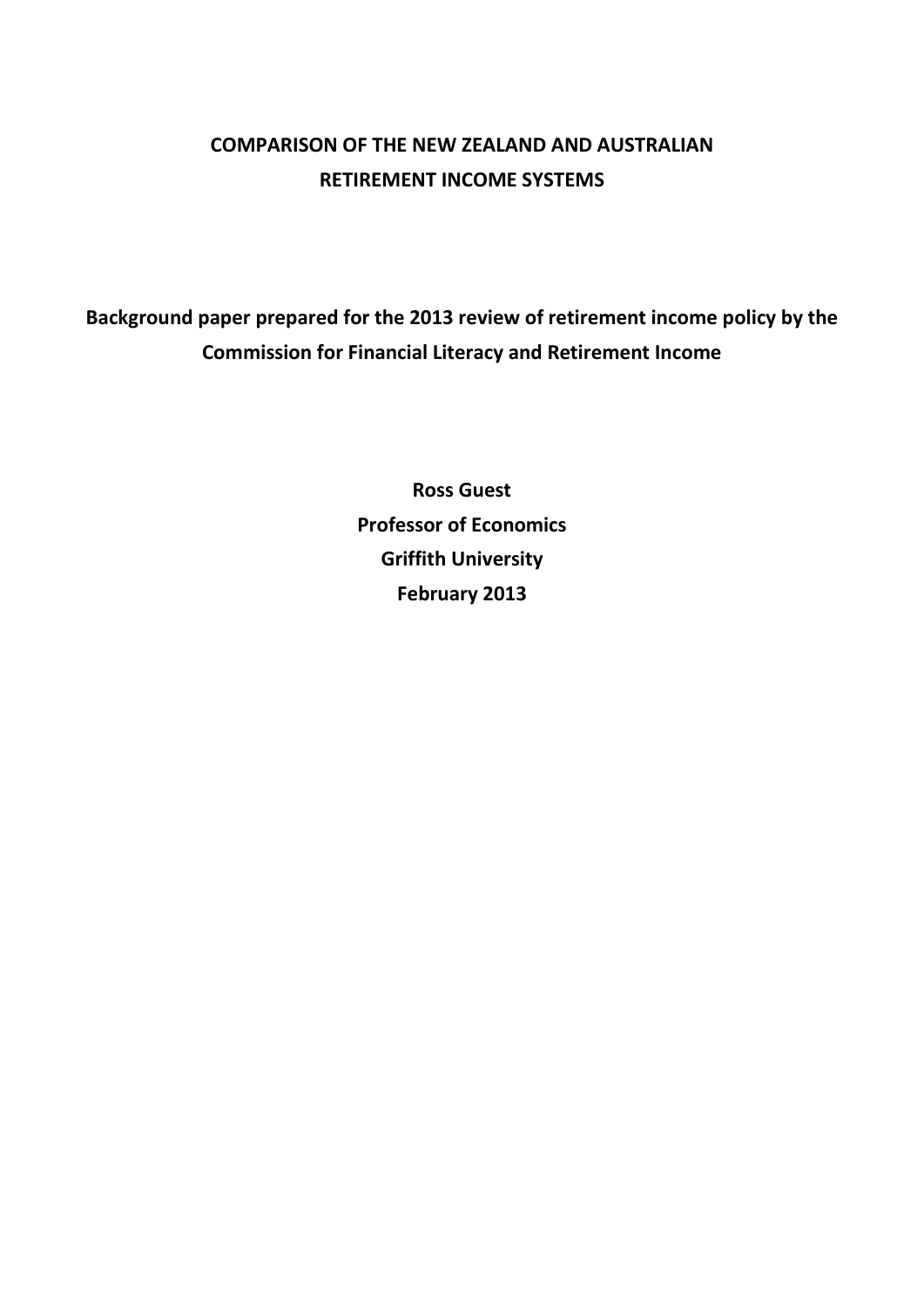# **CONTENTS**

| $\mathbf{1}$   | Overall architecture of the Australian and New Zealand systems for retirement income provision 5 |       |                                                                  |  |  |
|----------------|--------------------------------------------------------------------------------------------------|-------|------------------------------------------------------------------|--|--|
|                | 1.1                                                                                              |       |                                                                  |  |  |
|                |                                                                                                  | 1.1.1 |                                                                  |  |  |
|                |                                                                                                  | 1.1.2 |                                                                  |  |  |
|                |                                                                                                  | 1.1.3 |                                                                  |  |  |
|                |                                                                                                  | 1.1.4 |                                                                  |  |  |
|                |                                                                                                  | 1.1.5 |                                                                  |  |  |
|                | 1.2                                                                                              |       |                                                                  |  |  |
|                | 1.3                                                                                              |       |                                                                  |  |  |
| $\overline{2}$ |                                                                                                  |       |                                                                  |  |  |
|                | 2.1                                                                                              |       |                                                                  |  |  |
|                | 2.2                                                                                              |       |                                                                  |  |  |
|                | 2.3                                                                                              |       |                                                                  |  |  |
|                | 2.4                                                                                              |       |                                                                  |  |  |
| 3              |                                                                                                  |       |                                                                  |  |  |
|                | 3.1                                                                                              |       |                                                                  |  |  |
|                |                                                                                                  |       |                                                                  |  |  |
|                | 3.3                                                                                              |       |                                                                  |  |  |
|                | 3.4                                                                                              |       |                                                                  |  |  |
| 4              |                                                                                                  |       | Summary evaluation of strengths and weaknesses of each system 23 |  |  |
|                | 4.1                                                                                              |       |                                                                  |  |  |
|                | 4.2                                                                                              |       |                                                                  |  |  |
|                |                                                                                                  |       |                                                                  |  |  |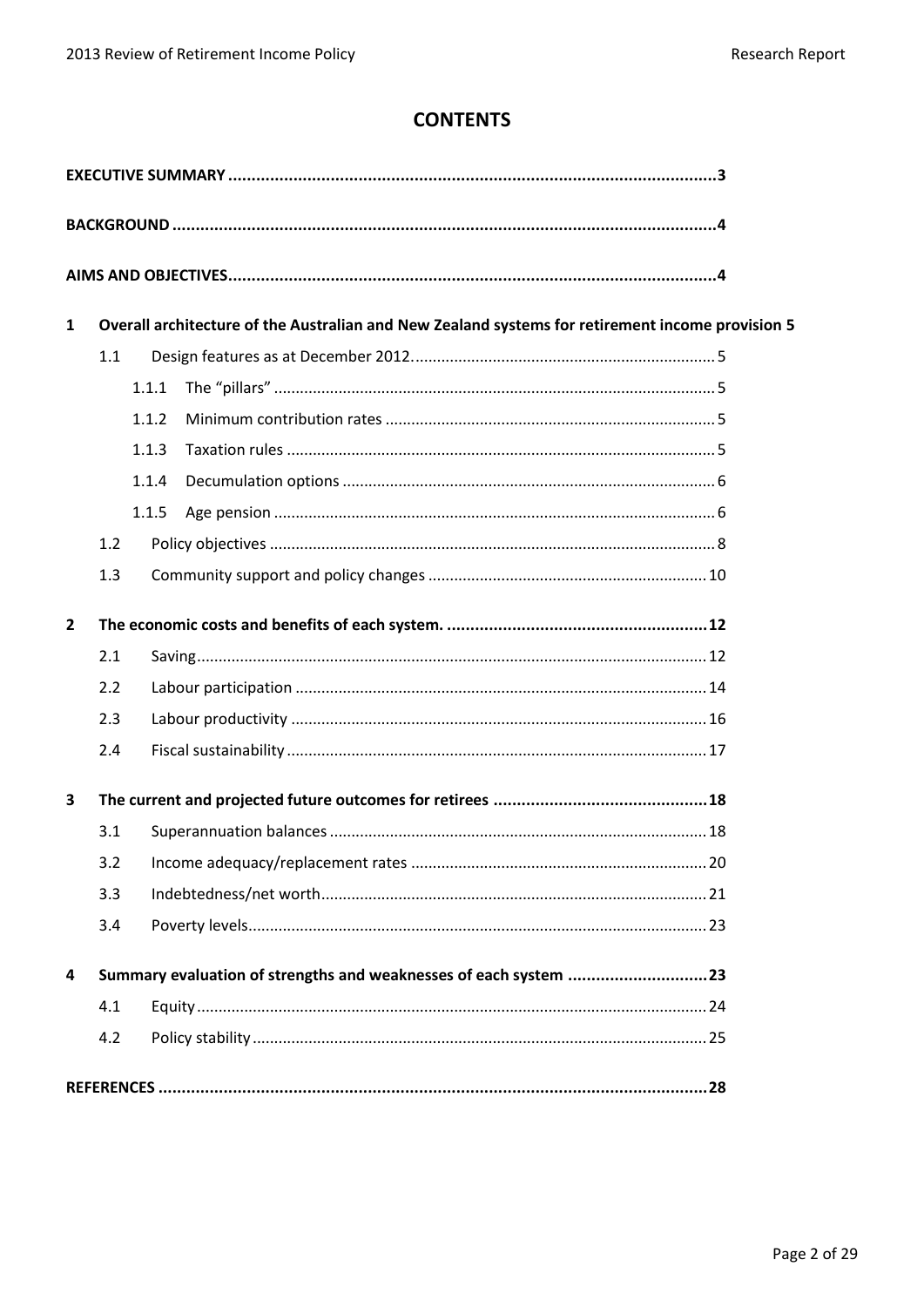# <span id="page-2-0"></span>**EXECUTIVE SUMMARY**

There are two main differences between the retirement systems of Australia and New Zealand. First, Australia's age pension is means tested while New Zealand's is universal. Second, Australia has a compulsory employer funded superannuation scheme, the Superannuation Guarantee (SG). New Zealand's version, KiwiSaver, is not compulsory – employees are automatically enrolled but can opt out. If they do not opt out both employees and employers are required to contribute. Both systems have been subject to frequent changes in rules to the point where public confidence has been damaged.

How do the two systems compare on the criteria of adequacy, economic efficiency, equity, sustainability and stability? Once KiwiSaver and the SG are mature schemes (which will take at least several decades), and after including the respective age pensions, the Australian retirement system will score higher on **adequacy** because it will provide a higher pre-retirement income replacement rate: about 90 per cent compared with about 60 per cent in New Zealand. This applies to a representative individual on average earnings throughout their working life. On **economic efficiency criteria**, the New Zealand system probably comes out in front overall, but more clearly on some of the economic criteria than others. It outperforms the Australian system in encouraging labour participation and employment, as well as better facilitating lifetime consumption smoothing. Neither system is a clear winner on labour productivity. On national saving, the universality of New Zealand Superannuation (NZS) is on balance likely to be positive for the level of saving but the relative generosity of NZS has the opposite effect. KiwiSaver has a smaller positive effect on saving relative to Australia's SG.

There are two dimensions to **equity**: between generations (intergenerational) and within any given generation (intragenerational). Intergenerational equity is usually evaluated according to the degree of cost-shifting to future generations. New Zealand imposes more cost-shifting because the fiscal cost of NZS is roughly twice that of Australia's age pension. However there is arguably more intragenerational equity in the New Zealand system due lower poverty among the over 64 age group and slightly less inequality across all ages.

The fiscal cost of NZS also has implications for **sustainability**. New Zealand's overall retirement system is currently more expensive by about 1 per cent of GDP. Under current policies, this gap will grow mainly because the fiscal cost of NZS will grow relative to the cost of Australia's age pension. Partially offsetting this is the slightly lower fiscal cost of KiwiSaver relative to Australia's SG. However, long term fiscal projections are very uncertain due to continual speculation about further tinkering with the rules. Tax concessions are under threat in both countries and in New Zealand there is perennial debate about making KiwiSaver compulsory. Hence neither system scores well on **stability**, although perhaps New Zealand is in front on this criterion due to somewhat less tinkering than in Australia.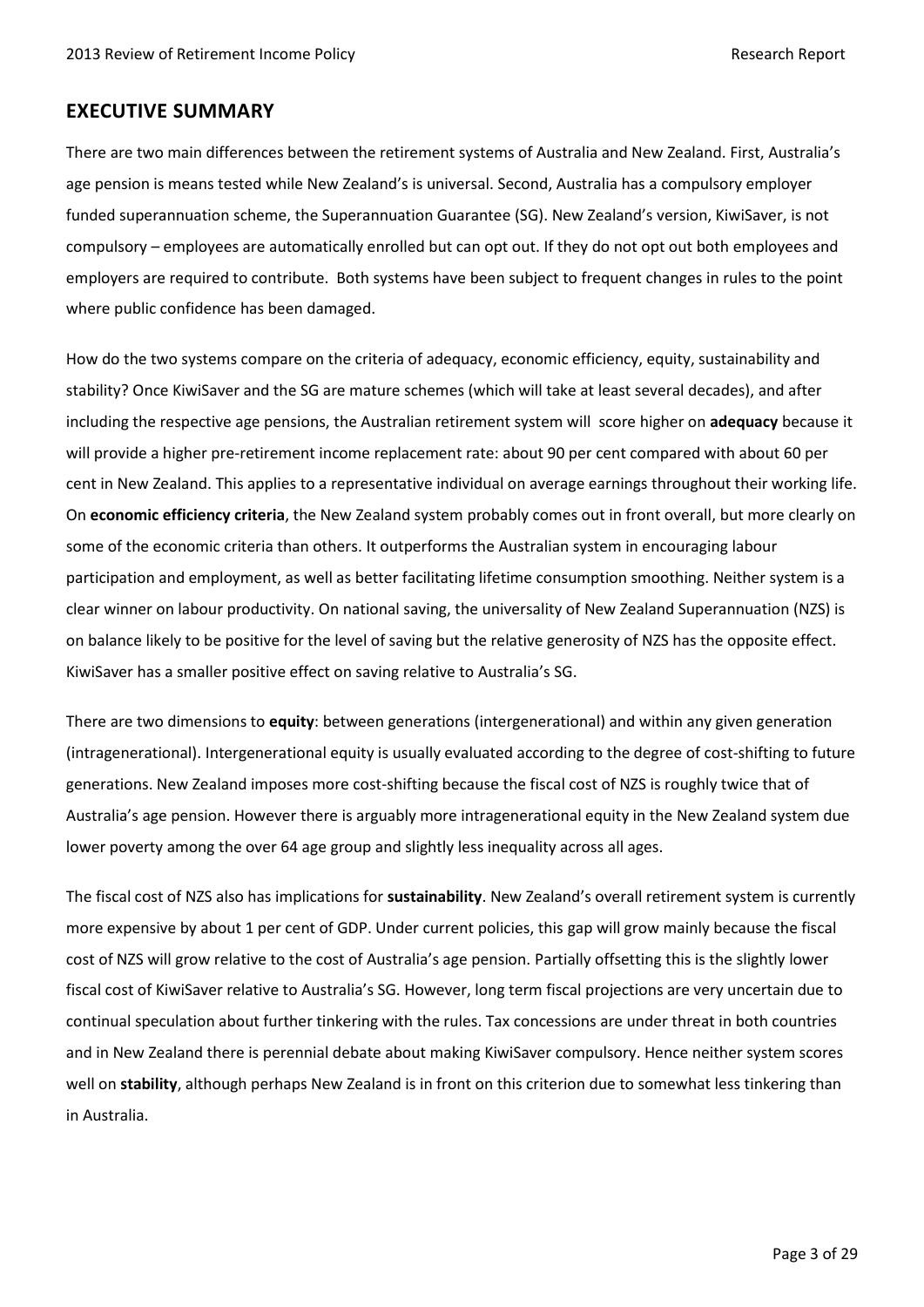# <span id="page-3-0"></span>**BACKGROUND**

New Zealand and Australia have very different systems for providing retirement income. New Zealand's is primarily based on a PAYGO, tier one pension which is universal and not means tested (though subject to income tax). Since 2007, New Zealand Superannuation has been complemented by the KiwiSaver scheme which has both tier two and tier three characteristics. KiwiSaver is funded by a mix of individual and employer contributions plus a government subsidy. KiwiSaver members are automatically enrolled on starting new employment, although they can opt-out or take contributions holidays. Anyone aged under 65 (including children) can join voluntarily. Australia has a tier one means-tested, PAYGO pension complemented by a compulsory "Superannuation Guarantee" (SG) which is funded by a compulsory employer contribution of 9 per cent of wages and salaries (due to rise to 12 per cent by 2019). Each country has the option for voluntary tier three provision. There are differences between Australia and New Zealand in taxation and eligibility rules for retirement savings and pensions. The outcomes for retirees are also different and set to diverge as Australia's system matures in about 2040. Increasingly in New Zealand, comparisons are being made between the two systems, with some suggesting that Australia's has advantages sufficient to incentivise an increase in westward migration.<sup>1</sup>

Finally, there are macroeconomic issues in relation to the fiscal cost of each system and the respective contribution made to increasing national savings and economic growth.

# <span id="page-3-1"></span>**AIMS AND OBJECTIVES**

 $\overline{a}$ 

The aim of this report is to inform New Zealanders who may wish to participate in the processes of consultation associated with the 2013 Review of New Zealand's Retirement Income Policy. The objectives are to describe, explain and evaluate:

- 1. The overall architecture of the Australian and New Zealand systems for retirement income provision, including both the accumulation and decumulation phases;
- 2. The economic costs and benefits of each system;
- 3. The current and projected future outcomes for retirees in each country in terms of levels of indebtedness/net worth at retirement, income adequacy and poverty levels;
- 4. The relative strengths and weaknesses of each system in relations to key requirements of equity, stability, sustainability, adequacy and efficiency.

<sup>&</sup>lt;sup>1</sup> See <u>http://fsc.org.nz/site/fsc/files/reports//FSC\_Summary%20report\_FINAL%20copy.pdf</u>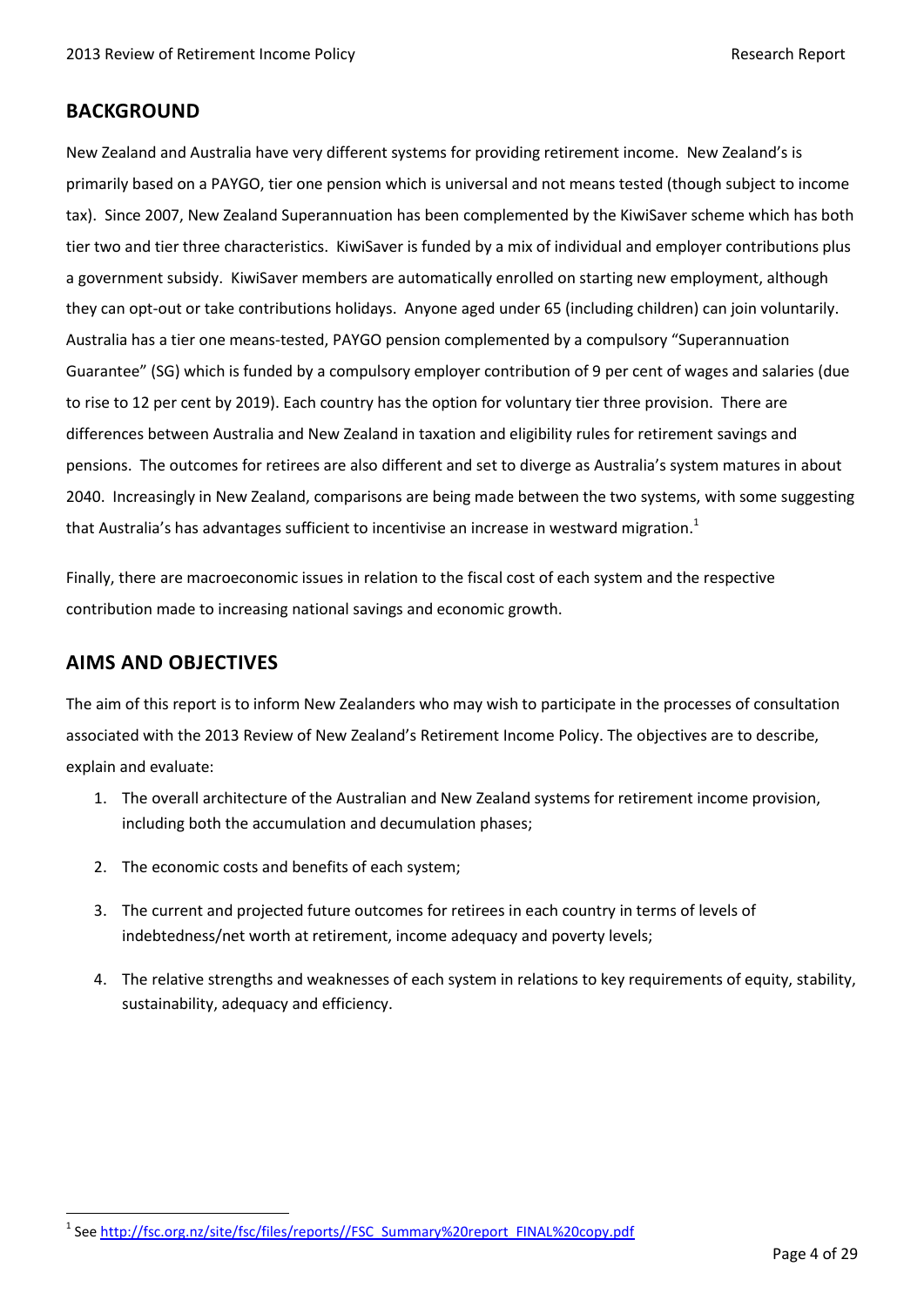# <span id="page-4-0"></span>**1 Overall architecture of the Australian and New Zealand systems for retirement income provision**

# <span id="page-4-1"></span>**1.1 Design features as at December 2012.**

The design features of the two systems are summarised in Table 1.

# <span id="page-4-2"></span>**1.1.1 The "pillars"<sup>2</sup>**

Both countries have a public age pension (pillar 1) funded, the main difference being that Australia's is means tested while New Zealand is unique in providing a near-universal age pension (see eligibility criteria below). Also Australia's age pension is funded on a purely Pay-As-You-Go (PAYGO)<sup>3</sup> basis, while the New Zealand age pension is mainly PAYGO but partly pre-funded through the New Zealand Superannuation Fund. The second pillar of a retirement income system is a compulsory private superannuation scheme, the Australia version of which is the Superannuation Guarantee (SG). New Zealand's KiwiSaver is a hybrid Pillar 2-3 scheme in that new employees are automatically enrolled but can opt out. If they do not opt out both employees and employers are required to contribute (Pillar 2) with employees having the option of making contributions above the default rate (Pillar 3). Both retirement systems include Pillar 3 voluntary private superannuation funds. In Australia these are taxpreferred but in New Zealand tax preferences for such private superannuation were removed in the late 1980s.

### <span id="page-4-3"></span>**1.1.2 Minimum contribution rates**

In Australia, the Superannuation Guarantee Levy (SGL) is a compulsory levy on employers of 9 per cent of employees' gross ordinary earnings for all employees aged up to 75. It is legislated to increase to 12 over a period of 7 years commencing 1 July 2013. In New Zealand, the minimum employer contribution is 3 per cent (up from 2 per cent on 1 April 2013). In addition most new employees are now automatically enrolled to make employee contributions to KiwiSaver (Pillar 3) at the minimum rate of 3 per cent of ordinary gross earnings (up from 2 per cent as from 1 April 2013). Individuals can choose to contribute at higher rates of 4 per cent or 8 per cent.

### <span id="page-4-4"></span>**1.1.3 Taxation rules**

### Age pension

 $\ddot{\phantom{a}}$ 

*Australia:* The age pension is taxable at marginal rates but the senior Australians tax offset may eliminate the tax liability.

*New Zealand:* The age pension, paid from NZS, is taxable at marginal rates.

### Employee superannuation contributions

*Australia:* contributions are taxable at a flat 15 per cent up to an annual cap of \$25,000. Contributions in excess of the cap are generally taxed at 46.5 per cent.

 $2$  The OECD and World Bank describe retirement income systems in terms of pillars – for example, Borsch-Supan and Held (1997) .

<sup>3</sup> A PAYGO scheme funds pensions from taxes paid by the current generation of taxpayers. A Save-As-You-Go (SAYGO) scheme pre-funds pensions, either publicly by accumulating taxes or privately by individuals accumulating their own funds.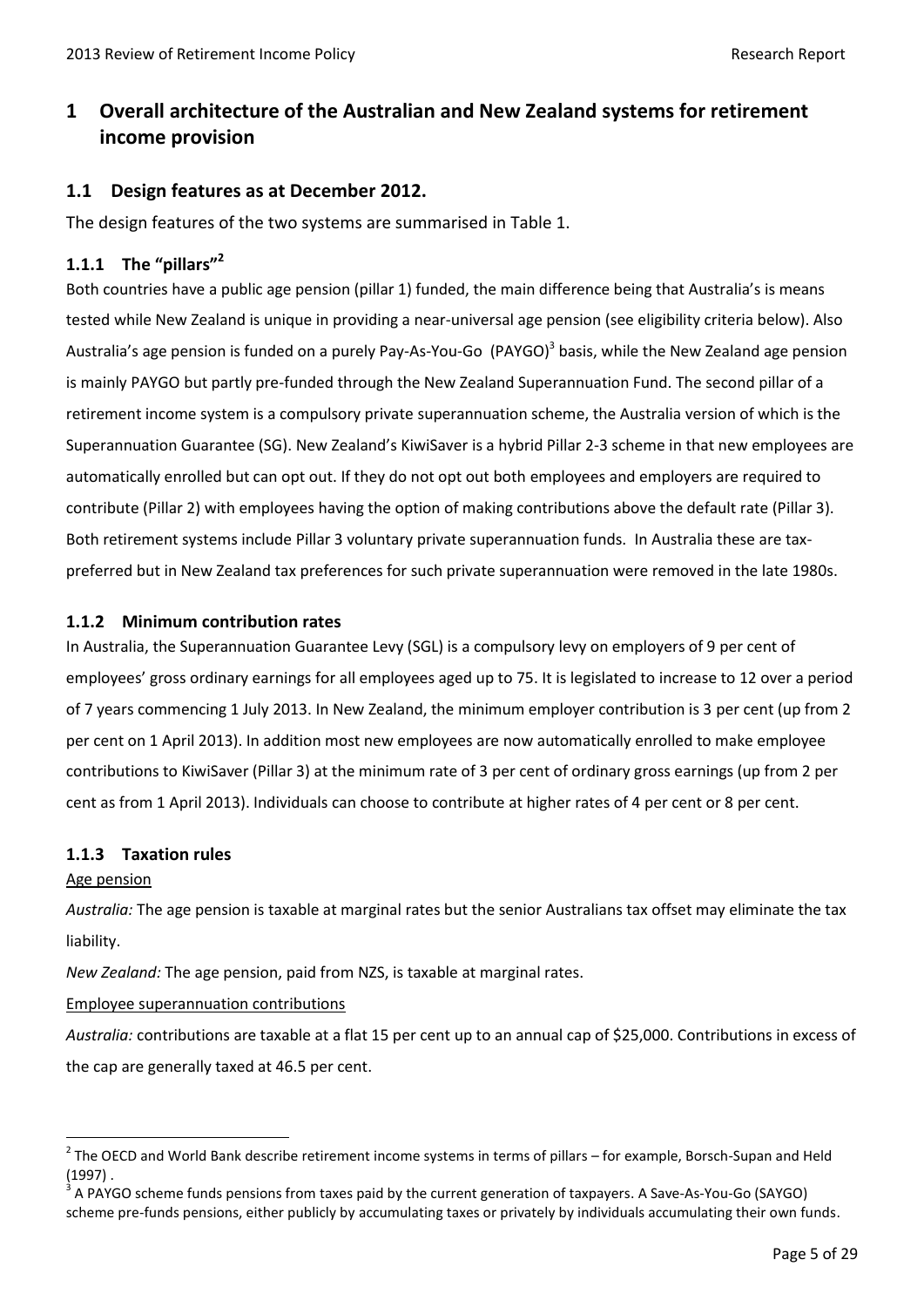*New Zealand:* Employer contributions to KiwiSaver are taxable at either the employee's marginal rate or according to the ESCT schedule which rises with income from 10.5 per cent to 33 per cent. Employee contributions to KiwiSaver are made from after-tax pay (i.e. from net pay that has already been fully taxed at the employee's marginal rate).

#### Earnings on superannuation balances

*Australia:* earnings are taxed notionally at a flat 15 per cent, but the actual tax rate is generally around 8 per cent due to dividend imputation credits and the discounted tax rate on capital gains.

*New Zealand:* earnings are generally subject to a tax rate of 28 per cent.

#### Superannuation withdrawals

*Australia:* withdrawals can be made (tax free) after age 60.

*New Zealand:* withdrawals can be made (tax free) after age 65.

#### <span id="page-5-0"></span>**1.1.4 Decumulation options**

Both Australian and New Zealand superannuation withdrawals (other than KiwiSaver) can be taken in lump sum or pension form. But in Australia, unlike New Zealand, minimum annual withdrawals apply. In both countries annuities<sup>4</sup> can be purchased from life insurance companies but there are no default annuity products. The market is less developed in New Zealand, as is the market for non-superannuation wealth decumulation options, such as home equity withdrawals.

#### <span id="page-5-1"></span>**1.1.5 Age pension**

 $\overline{a}$ 

As Table 1 indicates, in Australia the pension amounts are lower as a proportion of male average weekly earnings and are subject to an income and assets test (Table 1). The eligibility age is legislated to gradually increase in Australia from 65 to 67 from 1 July 2013. In New Zealand there are no plans to increase the eligibility age of 65.

 $^4$  An annuity provides a guaranteed fixed annual income for either a fixed number of years (e.g.10, 20) or until death (a lifetime annuity). Access to the lump sum is generally foregone. The age pension is effectively a lifetime annuity.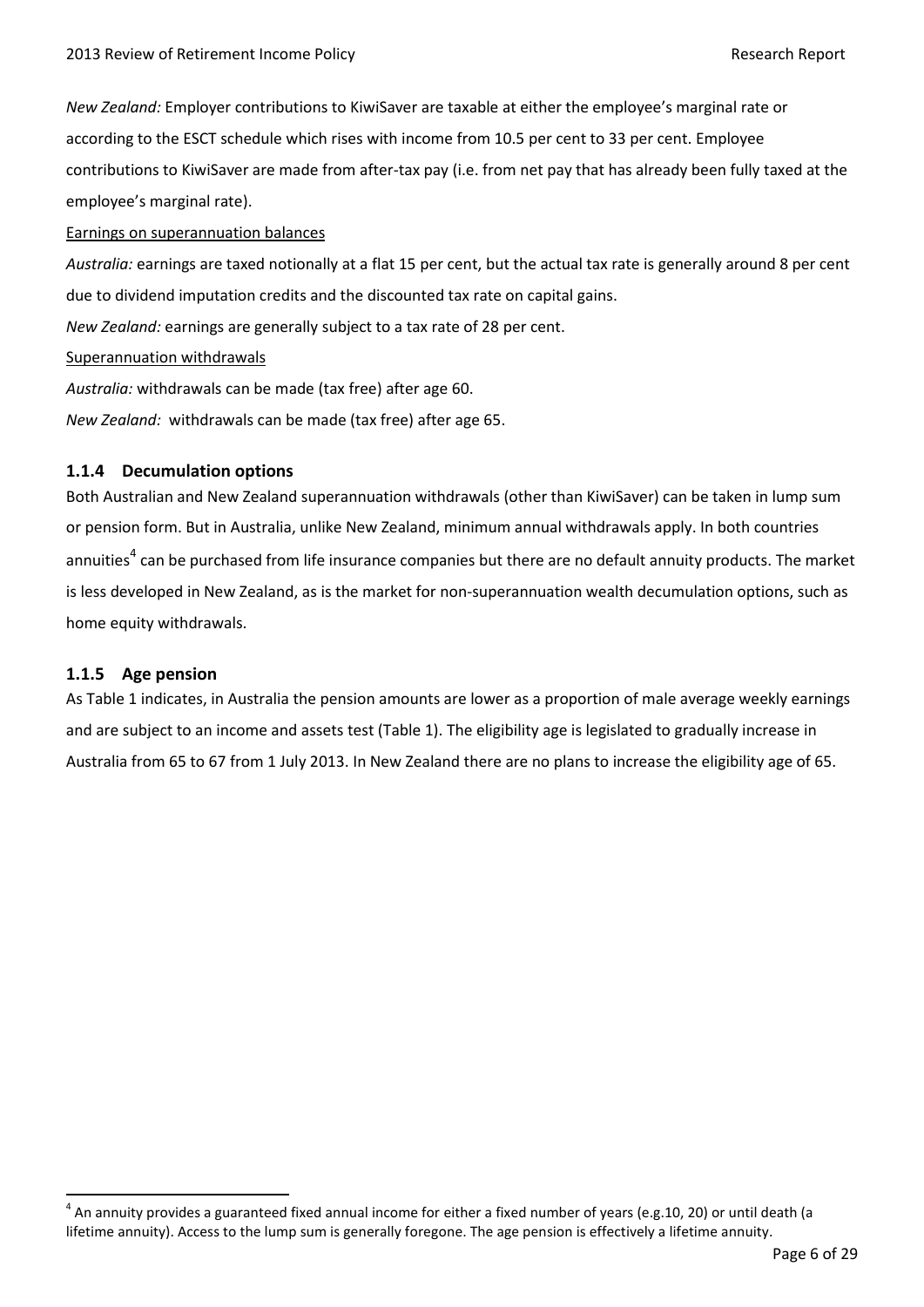# **Table 1.1 Summary of design features of retirement income systems**

| <b>Design feature</b>                  | <b>Australia</b>                                                                                                                                                                                                                      | <b>New Zealand</b>                                                                                                                                                                                                                                                                                                                                                                                                                                |
|----------------------------------------|---------------------------------------------------------------------------------------------------------------------------------------------------------------------------------------------------------------------------------------|---------------------------------------------------------------------------------------------------------------------------------------------------------------------------------------------------------------------------------------------------------------------------------------------------------------------------------------------------------------------------------------------------------------------------------------------------|
| The pillars - Pillar 1                 | Means-tested public age pension (PAYGO)                                                                                                                                                                                               | Universal public age pension (PAYGO): NZS                                                                                                                                                                                                                                                                                                                                                                                                         |
| $-$ Pillar 2                           | Compulsory private superannuation (SG)                                                                                                                                                                                                | KiwiSaver is a hybrid of Pillar 2 and 3<br>schemes. Minimum employer contributions<br>is a pillar 2 feature, and the employee opt<br>out along with optional higher contribution<br>rates is a pillar 3 feature                                                                                                                                                                                                                                   |
| $-$ Pillar 3                           | Voluntary private superannuation                                                                                                                                                                                                      | Voluntary private superannuation separate<br>from KiwiSaver                                                                                                                                                                                                                                                                                                                                                                                       |
| Minimum contribution<br>rates          | <b>Employer contribution</b><br>The SG: 9%, gradually rising to 12% over 7                                                                                                                                                            | <b>Employer contribution</b><br>Minimum 3%                                                                                                                                                                                                                                                                                                                                                                                                        |
|                                        | years from 1 July 2013. Applies to<br>employees up to age 70 (75 from July 2013)                                                                                                                                                      | Employee contribution<br>KiwiSaver: 3%, 4% or 8%. Can opt out and<br>otherwise choose rate<br>Applies to employees aged 18 to 65.<br>Total minimum of 6%                                                                                                                                                                                                                                                                                          |
| <b>Taxation rules</b>                  | Age pension:<br>Taxable but liability may be eliminated by<br>tax offset for seniors                                                                                                                                                  | Age pension:<br>Taxable at marginal rate                                                                                                                                                                                                                                                                                                                                                                                                          |
|                                        | Super contributions:<br>Taxable at flat 15% up to cap of \$25,000;<br>excess contributions taxed at marginal rate<br>Super fund earnings:<br>Notional 15% but actual rate is around 8%<br>due to imputation credits and capital gains | Super contributions:<br>KiwiSaver Contributions: Employee<br>contributions made from net pay (after<br>taxation at employee's marginal rate) and<br>employer contributions taxable according to<br>ESCT schedule <sup>5</sup> .                                                                                                                                                                                                                   |
|                                        | Super withdrawals:<br>Available at age 60, tax free                                                                                                                                                                                   | Super fund earnings:<br>Generally 28%<br>Super withdrawals:                                                                                                                                                                                                                                                                                                                                                                                       |
| Superannuation<br>decumulation options | Lump sum or account-based pension.<br>Minimum annual withdrawals apply in<br>pension phase. No default annuity product<br>but annuities can be purchased from life<br>insurance companies.                                            | Available at age 65, tax free<br>KiwiSaver balance can be withdrawn as a<br>lump sum or by regular amounts with no<br>minimum withdrawals. Voluntary super<br>balances withdrawn as a lump sum or<br>account-based pension.<br>NZS, like Australia's age pension, is a<br>lifetime annuity. No default annuity<br>products for voluntary super withdrawals<br>but can be purchased.<br>Less developed market for home equity<br>release products. |

<sup>&</sup>lt;u>-</u><br><sup>5</sup> Employer Superannuation Contribution Tax. <u>http://www.ird.govt.nz/payroll-employers/make-</u> [deductions/deductions/super-contributions/emp-deductions-salaries-super.html](http://www.ird.govt.nz/payroll-employers/make-deductions/deductions/super-contributions/emp-deductions-salaries-super.html)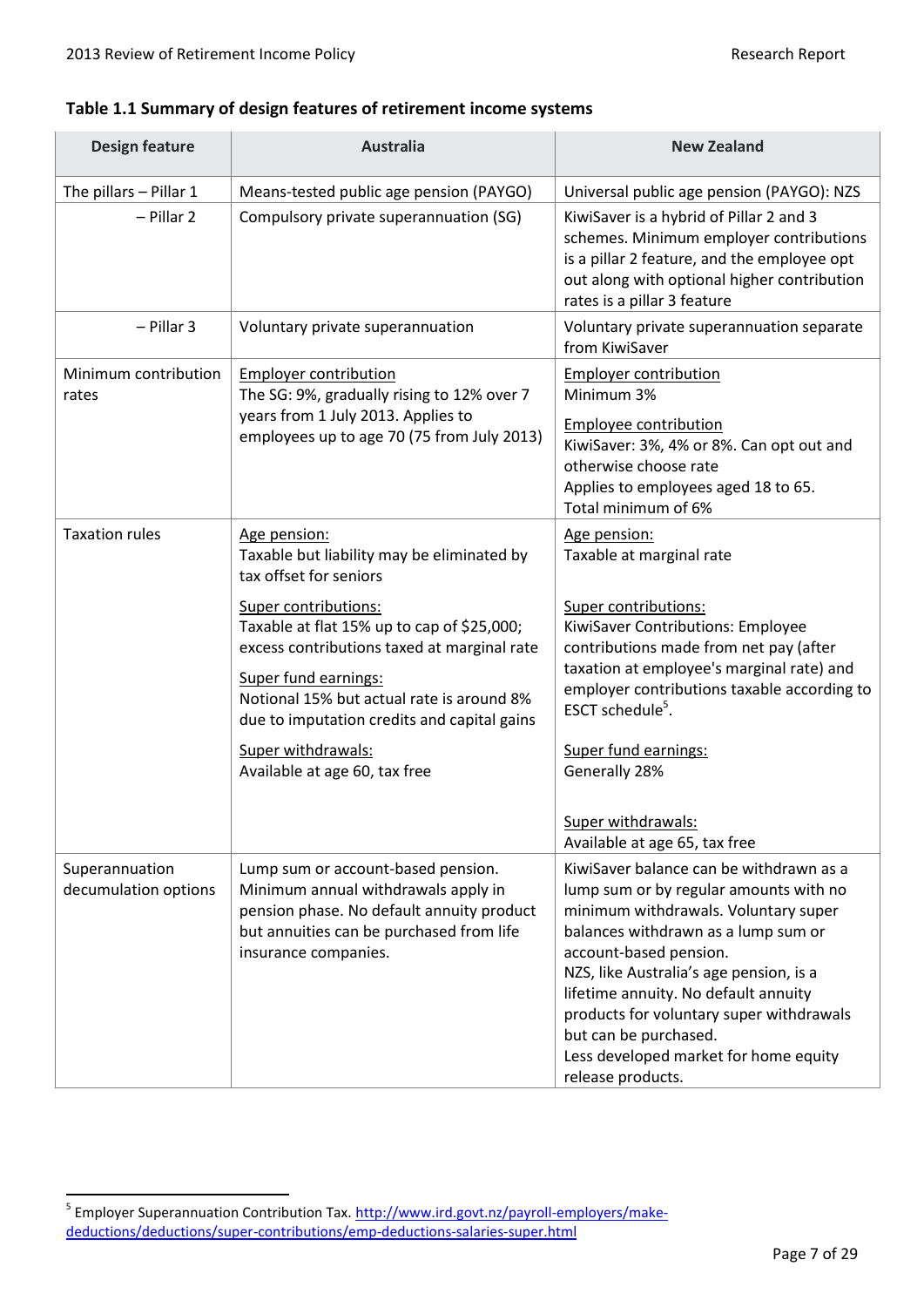| Age pension - amount           | <b>Singles</b><br>Indexed to 25% of male average weekly<br>ordinary time earnings (AWOTE)                                                                                                                                                                                                                                                                          | <b>Singles</b><br>37% of male AWOTE                                     |
|--------------------------------|--------------------------------------------------------------------------------------------------------------------------------------------------------------------------------------------------------------------------------------------------------------------------------------------------------------------------------------------------------------------|-------------------------------------------------------------------------|
|                                | <b>Couples</b><br>19% each (or 38% for couple) of male<br>AWOTE, at Sept 2012                                                                                                                                                                                                                                                                                      | <b>Couples</b><br>28% (each) of male AWOTE at 1 April 2012 <sup>6</sup> |
| Age pension $-$<br>eligibility | Age 65, increasing to 67 by 2020<br>Residency test <sup>7</sup>                                                                                                                                                                                                                                                                                                    | Age 65, no increase planned.<br>Residency test <sup>8</sup>             |
| Age pension - assets<br>test   | Singles (couples)<br>Full pension if assets less than \$192,500<br>(\$273,000 for couples) for homeowners and<br>\$332,000 (\$412,500 for couples) for non-<br>homeowners. Otherwise pension tapers off<br>to zero for assets greater than \$707,000<br>(\$1,050,000 for couples) for homeowners<br>and \$847,250 (\$1,189,500 for couples) for<br>non-homeowners. | None                                                                    |
| Age pension - income<br>test   | Singles (couples)<br>Full pension if income less than \$152.00<br>(\$268.00). Otherwise pension tapers off to<br>zero for income greater than \$1,669.20<br>$(52,597.60)$ .                                                                                                                                                                                        | None                                                                    |

# <span id="page-7-0"></span>**1.2 Policy objectives**

 $\overline{a}$ 

The pillars of the two retirement income systems are designed to meet socio-economic objectives, some of which are different and some of which are common. The New Zealand Retirement Commission (2010, Chart 5.7, p.95) linked eight socio-economic objectives to the two principle retirement income policies. See Table 1.2 for comparison with Australia. The main differences between the Australian and New Zealand policies in meeting the eight policy objectives are briefly outlined as follows. Some of these points are also discussed, but in more detail, in Sections 2 and 3 of this report.

KiwiSaver scores higher than Australia's SG in encouraging **voluntary saving** because auto-enrolment with opt out provisions encourages participation, and employees can choose various contribution rates (3 per cent, 4 per cent or 8 per cent) which allows individuals to adjust their level of saving over their lifetime to suit their circumstances. The SG on the other hand is a fixed employer contribution and the only encouragement to make additional voluntary contributions is provided indirectly through the tax system (see below). Similarly, KiwiSaver facilitates better **lifetime consumption smoothing** due to its choice of saving levels over the lifecycle. Both of these factors provide economic welfare advantages to KiwiSaver (discussed further in Section 2). On the other hand, KiwiSaver

<sup>&</sup>lt;sup>6</sup> These figures are for <u>each person</u> and are a percentage of <u>male</u> AWOTE. This is consistent with the legislation which requires that the standard weekly amount payable to a couple will range between 65 per cent and 72.5 per cent of the AOTE for persons i.e. males and females combined.

 $^7$  An Australian resident for a continuous period of at least 10 years, or for a number of periods that total more than 10 years, with one of the periods being at least five years.

 $^8$  Resident and present in New Zealand for at least 10 years since 20 years of age (and 5 of those years since turning 50, with some exceptions.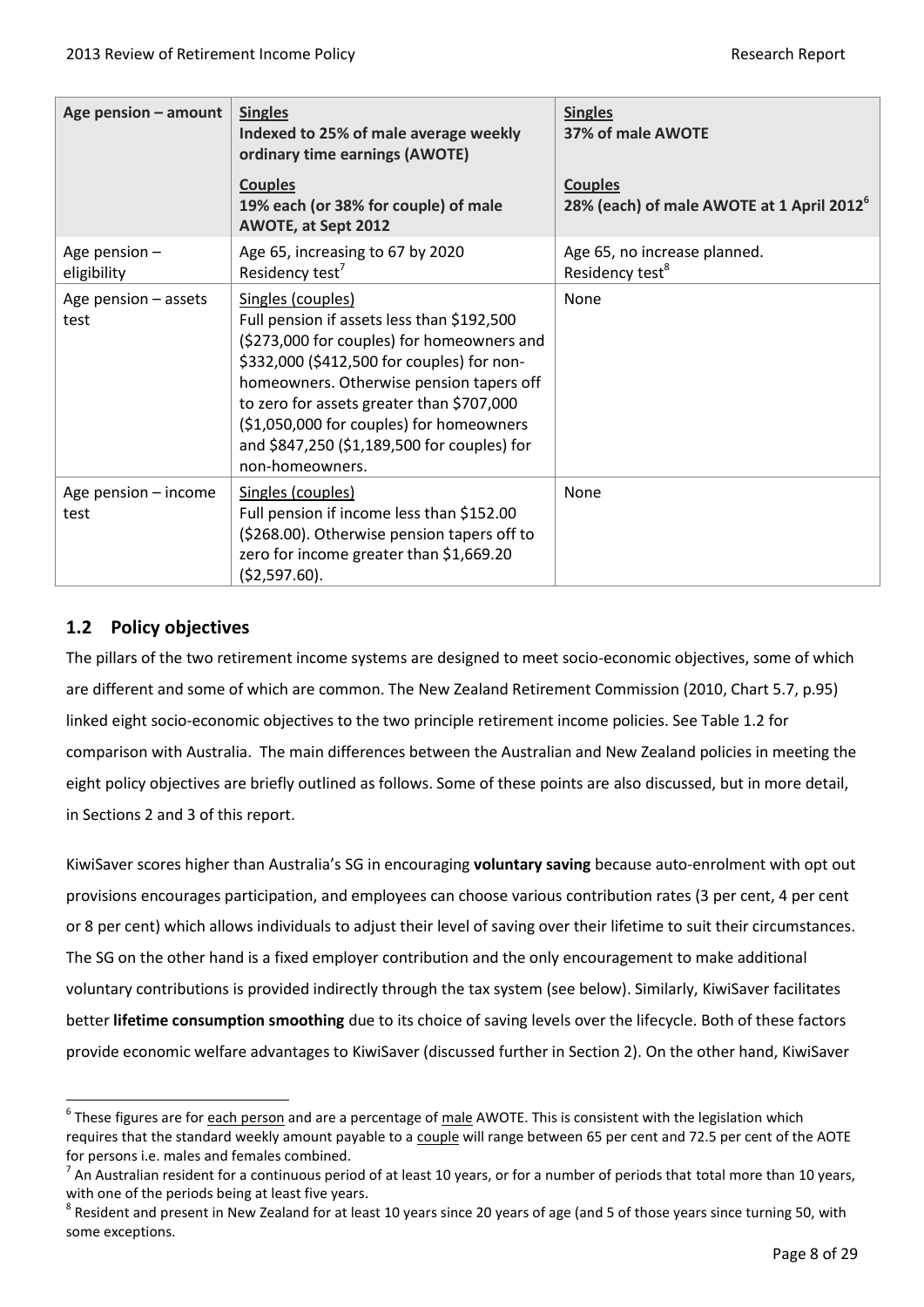is somewhat less favourable in achieving **cohort self-funding** than Australia's SG. The SG is expected to allow a replacement rate of around 90 per cent (of gross earnings) for a 30 year old entering the workforce today and who remains on the median wage until retirement at age 67.<sup>9</sup> This is well above the generally accepted target replacement rate of 70 per cent.<sup>10</sup> For New Zealand, recent simulations suggest that a combination of NZS and KiwiSaver (at 3 per cent employee plus 3 per cent employer contribution rates) would replace 60 per cent of an average male salary at retirement, given contributions from age 25 to 65 for an individual earning the average male salary throughout his working lifetime. $^{11}$ 

The **wellbeing** objective is perhaps the hardest to apply because it is so broad. The most tangible factor that contributes to wellbeing in the context of retirement incomes policy is the encouragement of flexible work opportunities for older people. On this criterion, KiwiSaver and the SG have a limited positive effect in the sense that work participation is a pre-condition to participate in both schemes and therefore receive tax credits. NZS scores higher than the Australian age pension on this objective because it is not means tested and therefore does not discourage work by the over 65s.

In terms of **fiscal restraint**, the Australian age pension outperforms NZS. From 2010 to 2050 the fiscal cost of Australia's age pension is expected to increase by 2.2 per cent of GDP<sup>12</sup> from 1.7 to 3.9 per cent, whereas over the same period the cost of NZS is expected to increase by 3 per cent of GDP from 4.4 to 7.4 per cent.<sup>13</sup> However the fiscal cost of SG is significantly larger than that of KiwiSaver. Tax expenditure statistics for Australia produced by the Australian Treasury do not separate tax expenditures for the compulsory SG and voluntary superannuation contributions. However we know that only about 20 per cent of employees make voluntary superannuation contributions.<sup>14</sup> The total tax expenditures from both sources combined were 2 per cent of GDP<sup>15</sup> in 2012. Assuming 80 per cent (100 minus 20) of these were attributable to the SG, implies 1.6 per cent of GDP. This compares with 0.35 per cent<sup>16</sup> of GDP for KiwiSaver. The current combined fiscal costs of the retirement income schemes (age pension plus government-legislated superannuation) is somewhat larger for New Zealand: 4.4 plus 0.35 equals 4.75 for New Zealand, compared with 1.7 plus 1.6 per cent equals 3.3 per cent for Australia.

The **citizenship dividend** from the New Zealand system is higher on the basis that everyone receives the same entitlement from NZS when they reach qualifying age which arguably promotes social cohesion. This is not the case with the Australian age pension since means testing currently results in about 55 per cent of people of pension age receiving the full pension and about 30 per cent of people receiving a part pension.<sup>17</sup> By 2050 in

 $^9$  Australian Treasury calculations reported by Treasury Secretary Martin Parkinson (2012).

 $10$  McDonald, K. et al. (2012); Rothman (2007).

 $11$  McDonald, K. et al. (2012).

<sup>&</sup>lt;sup>12</sup> Commonwealth of Australia (2010). Intergenerational Report.

<sup>&</sup>lt;sup>13</sup> Calculations of NZ Treasury in their Long Term Fiscal Model, provided in spread sheet form to the author.

<sup>&</sup>lt;sup>14</sup> ABS Catalogue 6361.0.

<sup>15</sup> Australian Treasury (2011) Tax Expenditure Statement 2011. Commonwealth of Australia.

<sup>&</sup>lt;sup>16</sup> Calculations of NZ Treasury in their Long Term Fiscal Model, provided in spread sheet form to the author.

<sup>&</sup>lt;sup>17</sup> Intergenerational Report, 2010.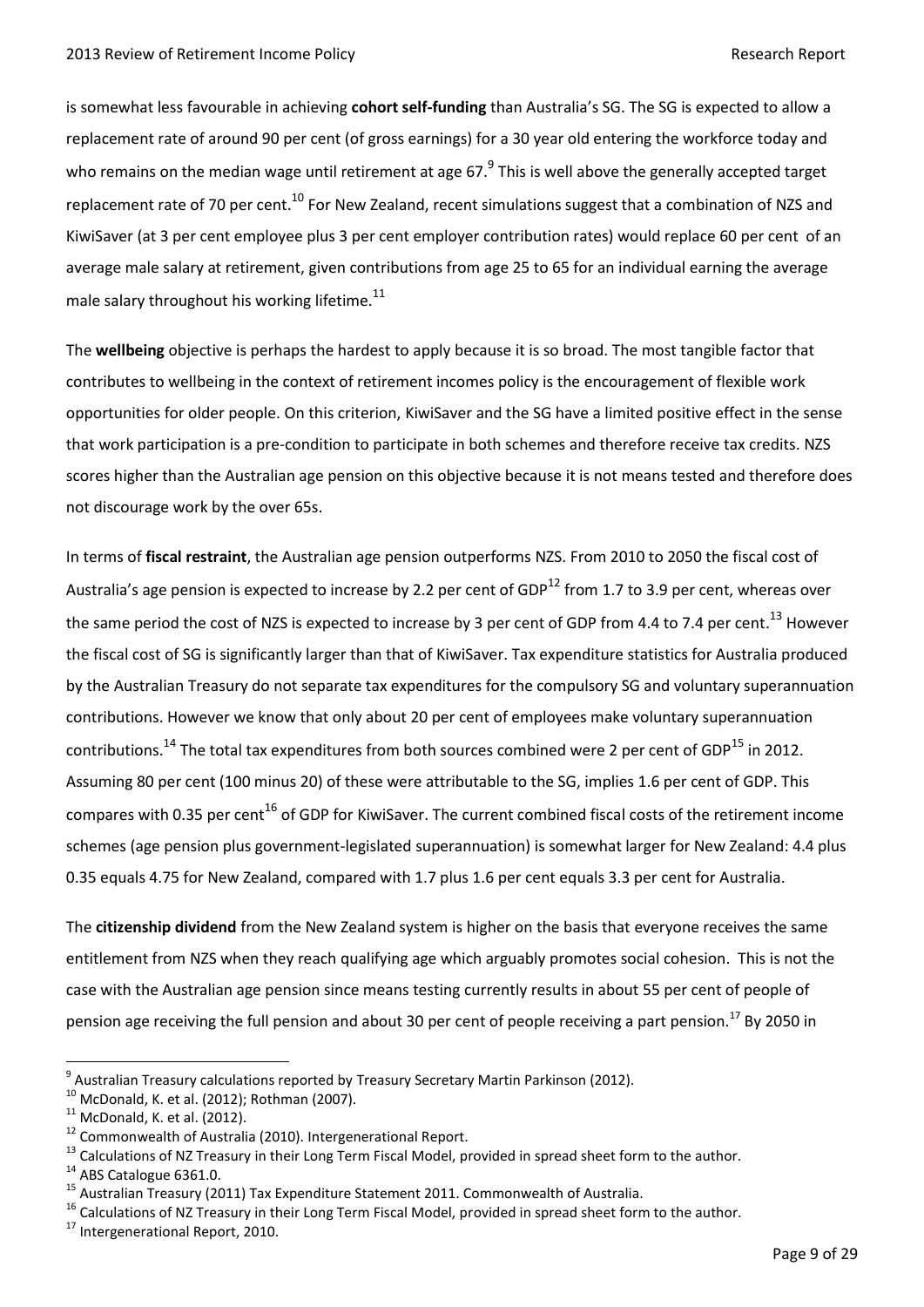Australia, the maturing SG system is projected to imply 30 per cent on full pension and 48 per cent on a part pension.<sup>18</sup>

On the criterion of **income support** NZ superannuation outperforms Australia's age pension based on the higher level of payments (Table 1.1). Both countries' age pension provides an equal degree of **longevity risk pooling**.

A simplistic adding up of ticks and subtracting of crosses in Table 1.2 suggests that the New Zealand retirement income system outperforms the Australian system. This has to be qualified to the extent that it does not include the effects of the Pillar 3 voluntary superannuation policies. That said, the Pillar 3 policies have similar effects to the SG in Australia and KiwiSaver in New Zealand in that they are aimed primarily at promoting voluntary saving and lifetime consumption smoothing. The Australian and New Zealand Pillar 3 schemes would score roughly equally against the policy criteria in Table 1.2, which implies that overall the New Zealand retirement scheme would probably still outperform the Australian scheme on the simplistic scoring metric of Table 1.2.

| <b>Policy objective</b>                         | <b>Australia</b>                 |                                  | <b>New Zealand</b>               |                                  |
|-------------------------------------------------|----------------------------------|----------------------------------|----------------------------------|----------------------------------|
|                                                 | Age pension                      | SG                               | <b>NZS</b>                       | KiwiSaver                        |
| Voluntary saving                                | X                                | ✓                                | X                                | $\checkmark\checkmark\checkmark$ |
| Lifetime consumption smoothing                  | X                                |                                  | ✓                                | $\checkmark$                     |
| Cohort self-funding                             | X                                | $\checkmark\checkmark\checkmark$ | X                                | $\checkmark$                     |
| Wellbeing<br>(esp. work incentives for elderly) | X                                | ✓                                | ✓                                |                                  |
| Fiscal restraint <sup>19</sup>                  | $\checkmark$                     | X                                | $\mathsf{x}$                     |                                  |
| Citizenship dividend                            |                                  |                                  | $\checkmark$                     |                                  |
| Income support                                  |                                  |                                  | $\checkmark$                     |                                  |
| Longevity risk pooling                          | $\checkmark\checkmark\checkmark$ |                                  | $\checkmark\checkmark\checkmark$ |                                  |
| $\checkmark$ moderate;<br>√√ strong;            | $\checkmark$ limited or weak;    | x negative;                      | blank is neutral                 |                                  |

**Table 1.2. Linking policy objectives to age pension and superannuation** 

# <span id="page-9-0"></span>**1.3 Community support and policy changes**

Public confidence in the retirement income system is important for at least two of the policy objectives listed above. It enhances citizenship by promoting social inclusion and cohesion. And people need confidence in the system to allow them to make long term consumption smoothing decisions. Hence the risk that too much change in the system can damage public confidence has to be considered in a cost-benefit analysis of policy changes. In 2012 a number of community organisations in Australia cautioned against excessive tinkering with the system

 $18$  Ibid.

<sup>&</sup>lt;sup>19</sup> The Retirement Commission (2010) includes 'investment promoting characteristics' under this objective, referring to the effect on labour market incentives and capital investment. Here, labour market effects are included under the wellbeing objective.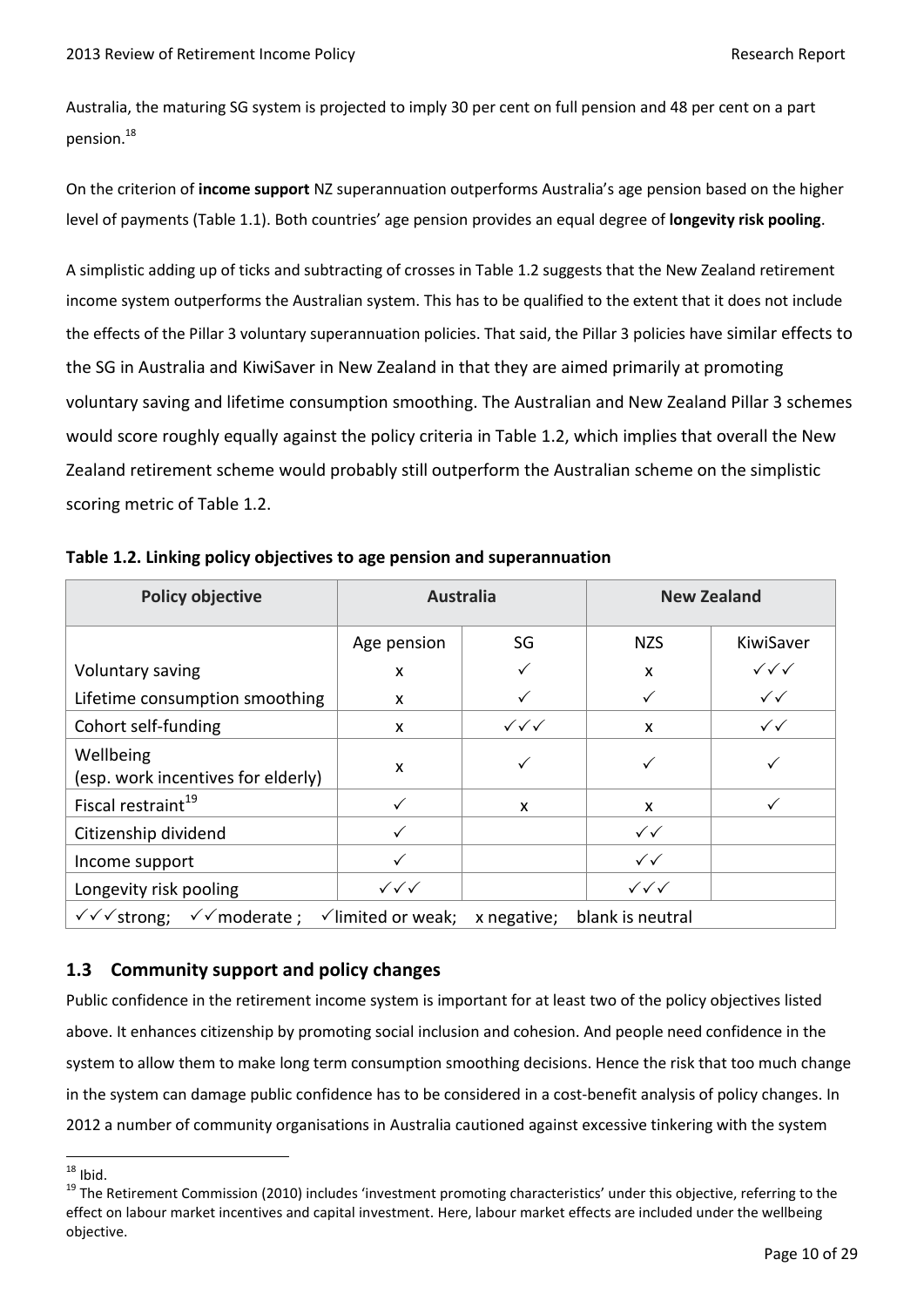because of the potential to damage public confidence.<sup>20</sup> As Figure 1 indicates, major superannuation policy changes have been announced almost every year over the past decade in Australia. Similarly in New Zealand, a significant proportion of non-members of KiwiSaver have been deterred by a concern that the Government will keep changing the rules, according to research commissioned by FINSIA.<sup>21</sup> As Figure 2 indicates there was considerable tinkering with the KiwiSaver parameters between 2007 and 2011.



**Figure 1.Australia: Major superannuation policy developments** 

Data sources: APRA (2007). A Recent History of Superannuation in Australia. *APRA Insight, Issue Two*. Chomik, R. and Piggott, J. (2012). Pensions, Ageing and Retirement Income in Australia: Long-Term Projections and Policies. *Australian Economic Review, 45, 3,* pp. 350-61



**Figure 2. New Zealand: Major superannuation policy developments**

 $\overline{a}$ 

Data source: Hurnard, R. (2012). Mixed Messages: The Future Direction of New Zealand's Retirement Income System. Paper presented at the 19<sup>th</sup> Colloquium of Superannuation Researchers, University of New South Wales, Sydney, 15<sup>th</sup> July 2011

<sup>20</sup> Taxpavers Australia, National Seniors Association and the Association of Superannuation Funds of Australia (ASFA) were all quoted in The Australian newspaper, September 27 2012. A[t http://www.theaustralian.com.au/national-affairs/funds](http://www.theaustralian.com.au/national-affairs/funds-caution-labor-over-super-changes/story-fn59niix-1226482507869)[caution-labor-over-super-changes/story-fn59niix-1226482507869.](http://www.theaustralian.com.au/national-affairs/funds-caution-labor-over-super-changes/story-fn59niix-1226482507869) Similarly, respected former ACTU Secretary Bill Kelty who was a principal architect of the superannuation scheme cautioned against tinkering:

```
http://www.theaustralian.com.au/national-affairs/change-super-at-our-peril-says-bill-kelty/story-fn59niix-1226483820479
Matthews, C. (2011)
```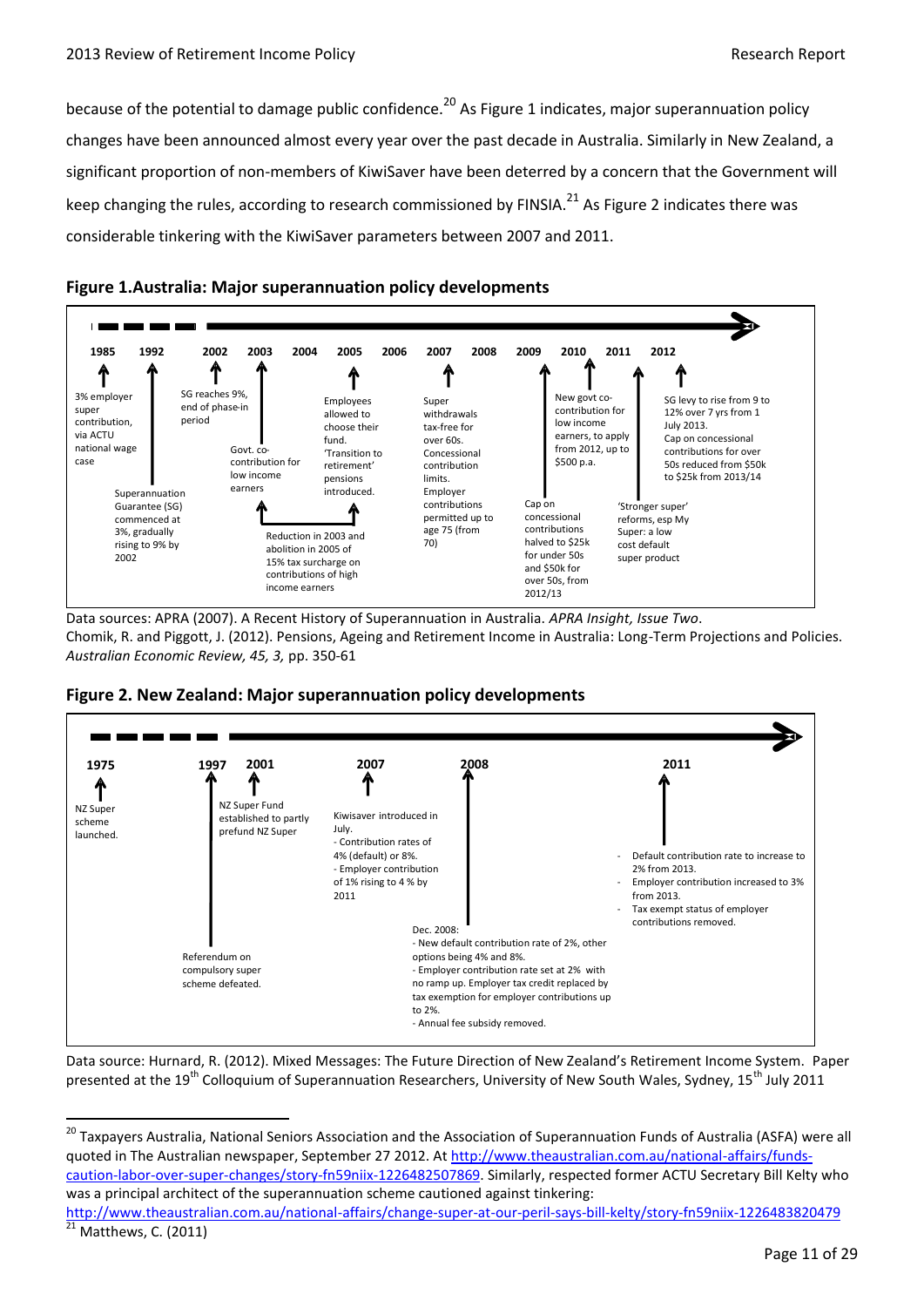# <span id="page-11-0"></span>**2 The economic costs and benefits of each system.**

#### <span id="page-11-1"></span>**2.1 Saving**

The effect of the retirement income system on saving for retirement has microeconomic and macroeconomic implications. The micro implications concern the level and composition of individuals' saving. The consensus is that individuals under-save from a socially optimal viewpoint due to myopia and/or lack the will-power to save.<sup>22</sup> Also public policies tend to be biased against saving by households. The emphasis on income taxes relative to consumption taxes leads to what tends to be regarded as a 'double taxation of saving' which discourages saving. And the age pension reduces the need to save for retirement, creating a so-called moral hazard.

This under-saving, arising from both market failure and policy failure, is a standard argument for government policy to encourage saving including compulsion of which the Australian Superannuation Guarantee Levy (SGL) is an example. For example Nobel Laureate Peter Diamond argues that: "income in old age is important enough and shortfalls are widespread enough that some interventions seem to me fully warranted."<sup>23</sup> The question remains whether compulsory super is the best form of intervention. One problem with compulsion is that it disempowers individuals in planning for their own retirement and in lifetime consumption smoothing. The opt-out provision in KiwiSaver is a compromise in that it encourages individuals to take responsibility for their retirement and consumption smoothing, while also positively encouraging saving (albeit not as effectively as compulsion – see below in this Section). $^{24}$ 

The macroeconomic implications concern the effect of retirement saving on national saving. National saving consists of private saving (household saving plus corporate saving) plus public saving (government budget surpluses).<sup>25</sup> If national saving is not sufficient to finance national investment, a current account deficit occurs which amounts to an increase in foreign liabilities.

Evidence<sup>26</sup> indicates that small open economies with net external debt are much more exposed to shocks (to the terms of trade for example) than countries with net external assets. They face risk premiums in their interest rates, and negative shocks have wealth effects on economic growth. Hence foreign liabilities are relevant to macroeconomic risk management, and therefore so is national saving given that the investment-saving balance drives the growth in external debt. New Zealand had foreign liabilities to GDP of 148 per cent (gross) and 71.2 per cent (net) at 30 September 2012, and ran a current account deficit of 4.7 per cent of GDP in the year to that date. At the same period Australia's foreign liabilities were 96 per cent (gross) and 55 per cent (net) of GDP, and its current account deficit was 3.4 per cent of GDP for the corresponding period. New Zealand's external debt is one

 $22$  See for example Thaler and Bernatzi (2004).

<sup>&</sup>lt;sup>23</sup> Diamond, P. (2011, p.6).

<sup>&</sup>lt;sup>24</sup> Other terms for opt out schemes are 'soft compulsion' (Antolin and Whitehouse, 2009), 'designed default' (Gruen, 2005) 'libertarian paternalism' (Sunstein and Thaler, 2003) and 'soft paternalism' (Glaeser, 2006).

<sup>&</sup>lt;sup>25</sup>Governments run budget deficits amount to public dis-saving which is subtracted from private saving to get national saving. <sup>26</sup> Mykhaylova, O. and Staveley-O'Carroll, J. (2012).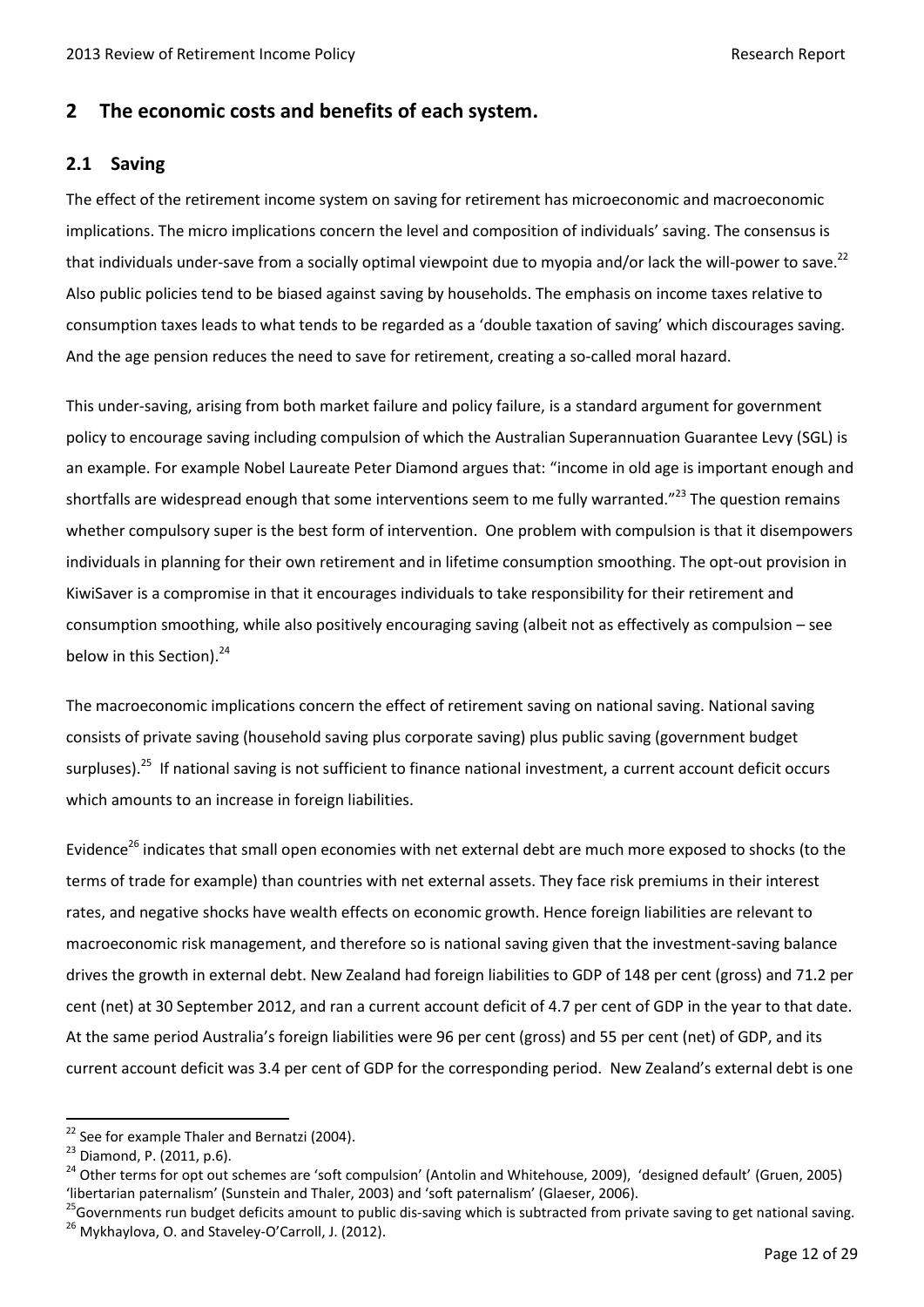of the highest among OECD countries, higher than Australia's and growing faster. It is probably an issue for macroeconomic risk management, and so is household saving.

The key differences between the Australian and New Zealand systems that could potentially impact on the magnitude of household saving are:

- i. the universality and level of New Zealand Superannuation (NZS). The Australian age pension is means-tested and, like all means-testing, it creates a trade-off between equity and incentives to work and save. Meanstesting allows targeting of benefits to those in need, yet it tends to discourage saving and work effort among the elderly according to calibrated theoretical models and empirical evidence.<sup>27</sup> That said, the effect on aggregate or *lifetime* saving and work effort is not as clear cut, at least for high income households.<sup>28</sup> On balance, the universality of NZS is probably positive for saving relative to the Australian model. However the level of NZS is higher (currently 38 per cent of average male weekly earnings compared with 25 per cent in Australia – see Section 1). This implies a bigger incentive to under-save. So universality and the higher amount of NZS work in opposite directions on the incentive to save relative to the Australian age pension.
- ii. The lower contribution rates and opt-out provisions in KiwiSaver compared with the Australian Superannuation Guarantee Levy (SGL). Evidence indicates that KiwiSaver's lower contribution rates and optout provisions result in a smaller net effect on household saving compared with Australia's SGL. A recent study found that contributions to KiwiSaver displaced about two thirds of other saving.<sup>29</sup> This is a larger displacement effect than for Australia, which has been estimated at between 10 and 40 per cent.<sup>30</sup> The opt out provision in KiwiSaver means that people are not forced to save more than they would otherwise, and this is reinforced by the lower rates. It is interesting that KiwiSaver has not been as successful as similar optout saving schemes in the U.S.<sup>31</sup> One reason may be the relatively high taxation of KiwiSaver. Contributions are taxed as ordinary taxable income at marginal income tax rates and fund earnings at a flat tax rate of 28 per cent, which is relatively onerous compared with Australia's tax treatment (Table 1.1). Also, the halving of the government subsidy (tax credit) to KiwiSaver in 2011 is likely to increase the opt out rate.
- iii. Lower tax rates on Australian super contributions (Table 1.1) will tend to encourage saving relative to the New Zealand super tax arrangements.

Also, given that from a macroeconomic risk perspective it is national saving that is relevant, the effects on public saving through tax expenditures must be taken into account. The New Zealand tax expenditures are higher (Section 1), including both NZS and KiwiSaver, which reduces public saving in New Zealand relative to Australia. The New Zealand Treasury study on KiwiSaver concluded that, taking into account the effects on private and

<sup>&</sup>lt;sup>27</sup> For parameterised dynamic theoretical models, see Tran, C. and Woodland, A. (2012) and Sefton, J., van de Ven, J. and Weale, M. (2008). Tran, C. and Woodland, A. (2012) also cite extensive empirical evidence for a negative link between means testing of retirement benefits and saving, although the studies do not include Australia.

<sup>&</sup>lt;sup>28</sup> Sefton, J. et al. (2008) and Kumru and Piggott (2009) found that means-testing may not decrease lifetime saving and labour supply of high income households since in order to replace their income in retirement they have to increase their lifetime labour participation and saving.

 $29$  Law, D., Meehan, L. and Scobie, G. (2011).

 $30$  Connolly, E. (2007) and Connolly, E. and Kohler, M. (2004).

 $31$  One U.S. study reported participation in 401(k) pension plans increased from 49% to 86%: Madrian, B. and Shea, D. (2001).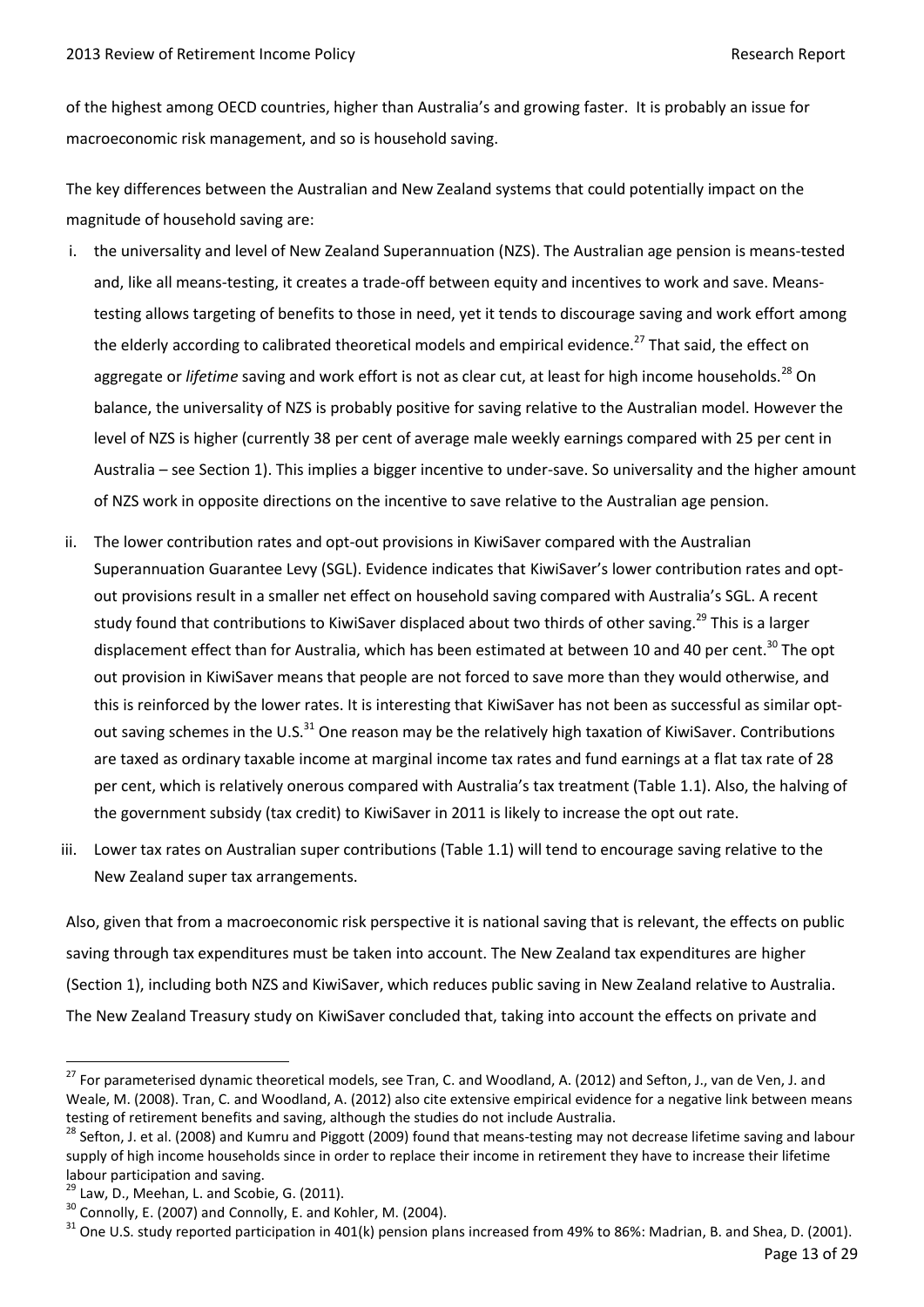public saving, the effect of KiwiSaver on national saving "would be marginal at best in the longer term", and that KiwiSaver "may in fact reduce national saving".<sup>32</sup> And worse, this conclusion does not take into account the fact that the fiscal cost of the whole New Zealand retirement system is a little higher, ultimately requiring a higher tax burden which further discourages private saving.

In summary, the universality of NZS is positive for the level of saving, but the more generous NZS has a negative effect on saving relative to the Australian age pension. KiwiSaver has a negative effect on saving relative to the Australian SG and voluntary superannuation system. Hence whether the whole New Zealand retirement system is positive for saving relative to the Australian system is ambiguous in theory and there is no available econometric evidence comparing the two. It is also worth noting that KiwiSaver encourages more individual responsibility in retirement planning.

# <span id="page-13-0"></span>**2.2 Labour participation**

Boosting the labour participation of older workers is the most promising strategy to reduce the economic costs of population ageing. The aggregate employment to population ratio (the 'support ratio') for New Zealand is projected<sup>33</sup> to drop by 12 per cent from 2013 to 2060, having already fallen by 3 per cent by 2013 from 2005 and by 4.5 per cent from its peak in 1988. This implies that by 2060 average material living standards of New Zealanders would be 12 per cent lower than they would have been had the population age structure not changed.<sup>34</sup> Simulations<sup>35</sup> indicate that relatively modest increases in labour participation of workers older than 55 could easily reduce the fall in the support ratio by about half. This would amount, in the case of New Zealand, to a drop in the support ratio of only 6 per cent between 2013 and 2050 compared with the simulated 12 per cent.

New Zealand already has high labour participation across all age groups including older workers (Table 2.1). In 2010 New Zealand had the 4<sup>th</sup> highest overall labour participation rate in the OECD and the 8<sup>th</sup> highest for over 65 (the corresponding Australian rankings are  $11^{th}$  and  $14^{th}$ ).<sup>36</sup> One likely explanation is that the universality of NZS, which is unique among OECD countries, avoids the work disincentive effects of means-testing, at least for older workers. In Australia by contrast, a recent survey found that one in five pensioners who wanted to work had turned down part-time employment because they would have faced a cut in their pension.<sup>37</sup> That said, the effect of pension means-testing in Australia on *lifecycle* labour participation for higher income earners is not clear cut.<sup>38</sup>

 $32$  Law, D et al. (2011, p.iv).

<sup>&</sup>lt;sup>33</sup> Calculated from Statistics New Zealand's Series 5 projection, assuming medium fertility, medium mortality and medium net migration (12,000 net migrants p.a. from 2015) and assuming constant labour participation rates by age.

<sup>&</sup>lt;sup>34</sup> And assuming that the change in age structure does not affect labour productivity or the consumption share of GDP. For further detail and explanation in the New Zealand context see, for example, Guest (2013) 'Population Ageing, Productivity and Policies: A survey with implications for New Zealand', New Zealand Treasury.

<sup>&</sup>lt;sup>35</sup> Guest, R. (2005). The simulations use Australian data.

<sup>&</sup>lt;sup>36</sup> Department of Labour (2010).

<sup>&</sup>lt;sup>37</sup> The survey was by National Seniors Australia, reported in Spoehr, J., Barnett, K. and Parnis, E. (2009).

<sup>&</sup>lt;sup>38</sup> As noted in the discussion of saving effects, high income households may in fact have to work harder during their lives, under pension means-testing, in order to replace their income in retirement.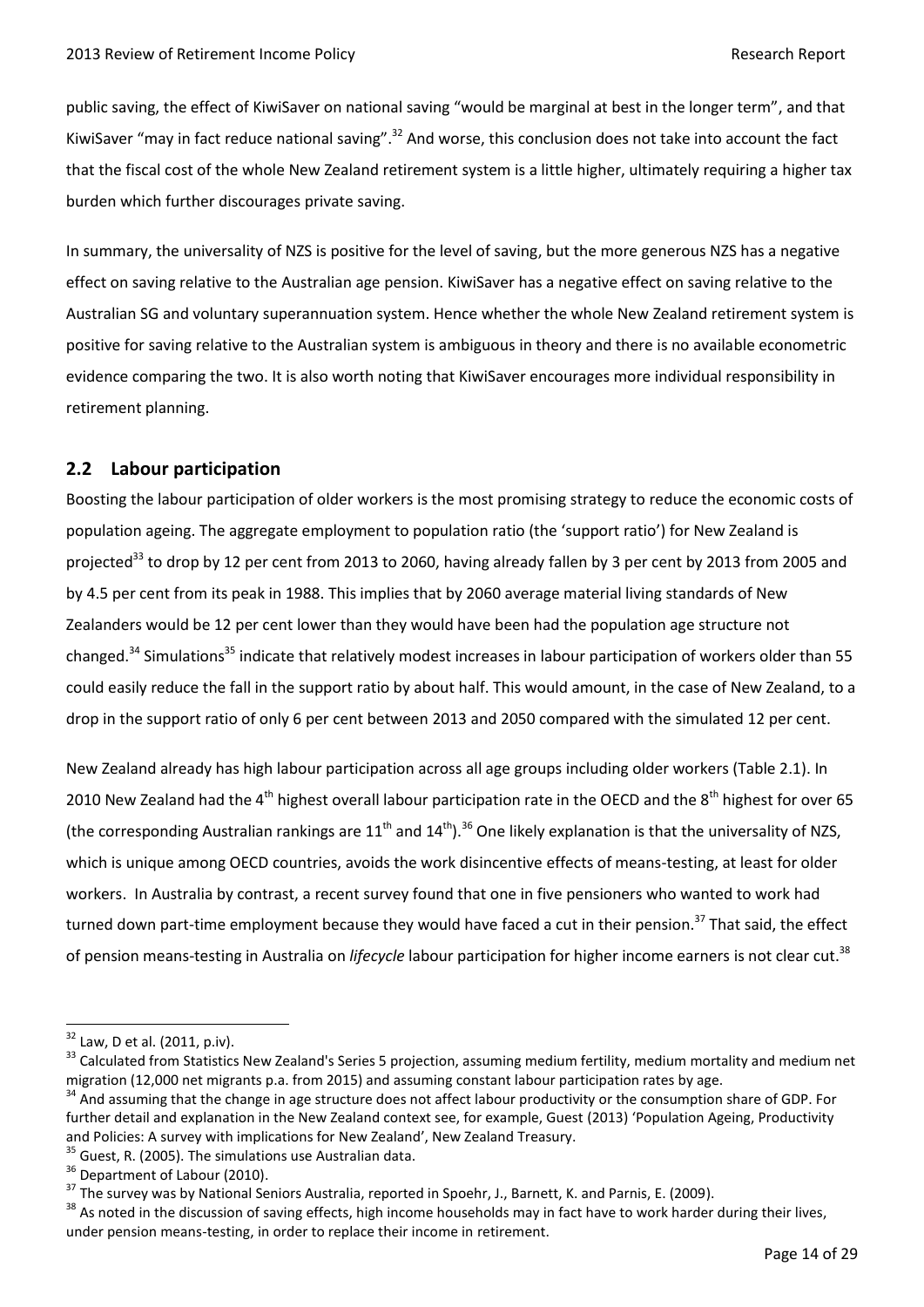$\overline{a}$ 

Australia has introduced a number of schemes to try to encourage older workers to remain in the workforce: the Pension Bonus Scheme, the Mature Age Workers Tax Offset, the Senior Australians' Tax Offset and the Pensioner Tax Offset. However the sheer complexity of the rules and the way they interact with the income and assets test of the pension is so confusing that it may well undermine the very aim of the schemes.

|                      | Age 55-64 | Age 65 plus |
|----------------------|-----------|-------------|
| New Zealand          | 75.9      | 17.0        |
| Australia            | 62.6      | 10.7        |
| <b>United States</b> | 64.9      | 17.3        |
| United Kingdom       | 59.7      | 8.6         |

| Table 2.1. Labour participation rates of older workers in 2010 |  |  |  |
|----------------------------------------------------------------|--|--|--|
|----------------------------------------------------------------|--|--|--|

Source: ILO Key Indicators of the Labour Market (KILM), 7th Edition, 2011

Lower labour participation in Australia in the 55-64 years age group can also be partly attributed to the tax-free access to superannuation for people aged 60 years and over. The fact that the average retirement age in Australia is around 60 years of age suggests that Australians are drawing down their superannuation savings taxfree in order to become eligible for the age pension.

Australia's SGL is more harmful for employment than New Zealand's KiwiSaver. The SGL of 9 per cent, gradually rising to 12 per cent from 1 July 2013, is a tax on employment.<sup>39</sup> KiwiSaver's employer contribution of 3 per cent is also a tax on employment but a much smaller one, and it is effectively reduced by the opt out rate which was just under 30 per cent for the four years to 2011.<sup>40</sup>

Also, KiwiSaver withdrawals are tax free at age 65 compared with age 60 for super withdrawals in Australia. Tax free withdrawals have an ambiguous effect on labour participation in theory. On the one hand it encourages workers to remain employed in order to build up a bigger tax free payout. But if people have a target payout, they can reach their target earlier and therefore retire earlier. If the latter effect is stronger, then Australia's earlier eligibility date of 60 will encourage earlier retirement compared with New Zealand.

Hence both key elements of New Zealand retirement system – NZS and KiwiSaver – are probably more favourable for labour participation of older workers than the corresponding elements of the Australian system – the age pension and the SG.

<sup>&</sup>lt;sup>39</sup> The negative effect on demand for labour will be only partly offset by higher labour supply. The offset will be greater the more that workers can cut back other forms of saving without affecting total saving, in which case the SGL simply acts as a pay rise. However for many workers the SGL is a forced increase in total saving.

<sup>&</sup>lt;sup>40</sup> Reported in Trustee News March 2012, at [www.sjpp.co.uk/special2/downloads/Trustee\\_News\\_Mar\\_2012.pdf](http://www.sjpp.co.uk/special2/downloads/Trustee_News_Mar_2012.pdf)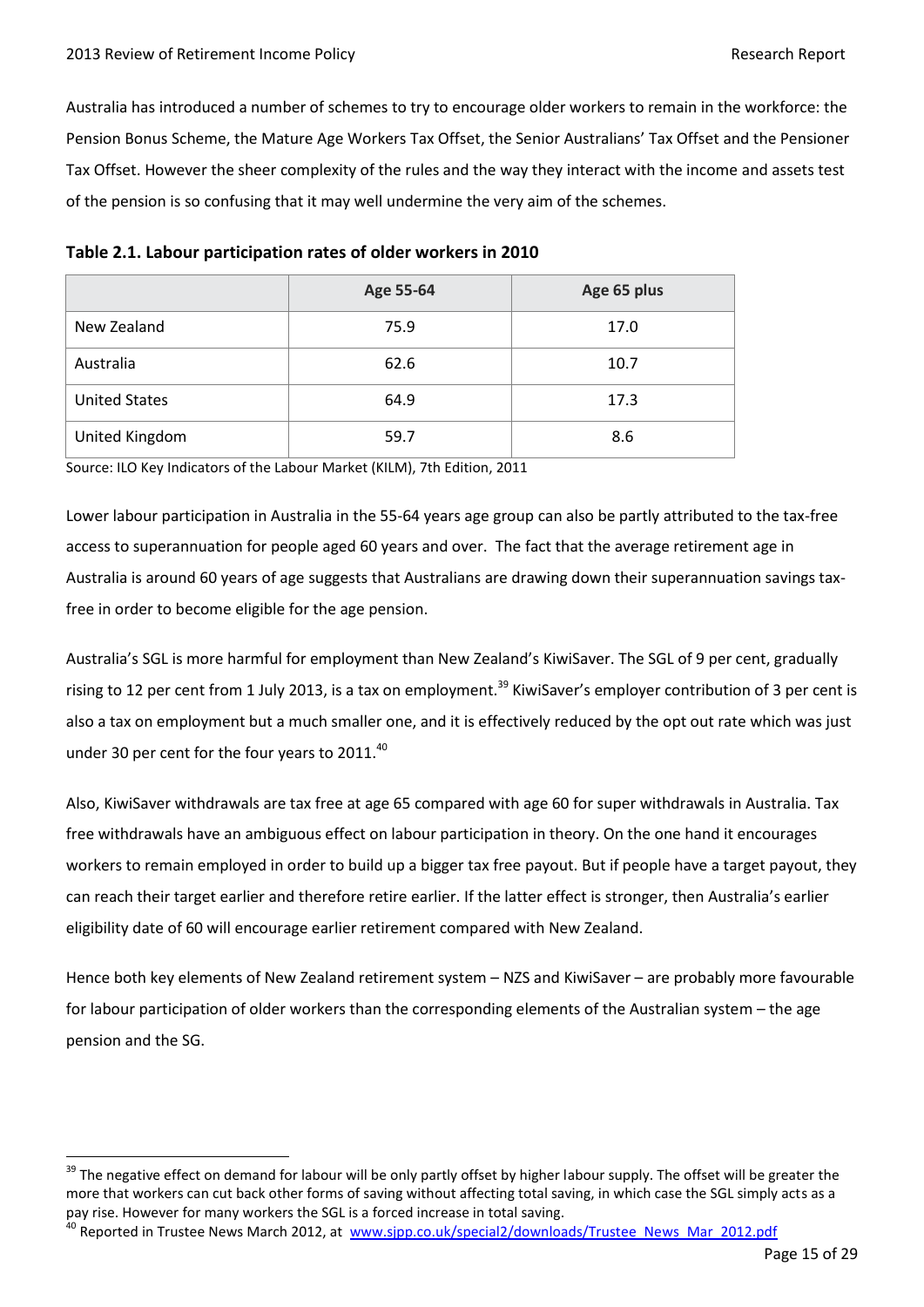# <span id="page-15-0"></span>**2.3 Labour productivity**

New Zealand's trend labour productivity growth declined over two decades from 1990 to 2010 from over 3 per cent to under 1 per cent p.a.<sup>41</sup> Over that period labour productivity, measured by GDP per hour worked, fell relative to Australia by about 8 per cent. New Zealand was ranked 25<sup>th</sup> in the OECD for labour productivity in 2008, while Australia was ranked 7<sup>th</sup>.<sup>42</sup>

Retirement income policy can potentially affect productivity through several channels. One is capital accumulation through saving, since saving allows the accumulation of domestic capital or reduction in foreign liabilities in the case of New Zealand and Australia. To the extent that saving boosts the domestic capital stock it improves labour productivity. The discussion of saving (above) concluded that NZS was positive for saving but that KiwiSaver was negative, with the net effect ambiguous in theory.

The balance between the public pension and employer-funded superannuation can also affect productivity. This is because taxes to fund the public pension fall on both capital and labour whereas employer-funded superannuation is effectively a tax on labour only.<sup>43</sup> Hence the greater reliance on employer-funded superannuation (through the SGL) in Australia relative to New Zealand implies lower taxes on capital relative to labour which increases the capital stock and therefore labour productivity relative to New Zealand.

The quality of the capital stock is a determinant of labour productivity. The higher level of the SGL relative to KiwiSaver could also affect the quality of the capital stock in Australia relative to New Zealand. However the direction is not entirely clear. The SGL could improve the capital stock if it forces some households to cut back their investment in owner-occupied housing which tends to be excessive due to tax biases, thereby shifting investment to more productive uses. The consensus is that New Zealand has over-invested in housing relative to more productive assets, implying lower labour productivity.<sup>44</sup> On the other hand, evidence suggests that New Zealanders have exercised their greater choice of saving allocation by investing more in businesses and farms than have Australians.<sup>45</sup> Presumably they have done this because of expected higher returns compared with superannuation. Higher returns imply a higher quality capital stock and therefore higher labour productivity. Hence there are arguments going both ways in relation to the effect of the compulsory SGL on the quality of the capital stock. These arguments weigh into the debate about introducing compulsion in KiwiSaver.

Labour productivity is also a function of the age distribution of the workforce in that workers of different ages have complementary skills. For example the physical strength, higher education levels and dynamism of young workers are complementary with older workers' skills including more experience, maturity of judgement, reliability, and managing people including mentoring younger workers. Tentative evidence is emerging from

<sup>&</sup>lt;sup>41</sup> Savings Working Group (2011).

<sup>42</sup> Department of Labour (2010).

<sup>&</sup>lt;sup>43</sup> Freebairn, J. (2007) makes this argument.

<sup>44</sup> Savings Working Group (2011)

<sup>&</sup>lt;sup>45</sup> Based on comparison of the two longitudinal household surveys: HILDA (Australia) and SoFIE (New Zealand), in RPRC Pension, Briefing 2010-5, Auckland Business School. This is discussed further in Section 3.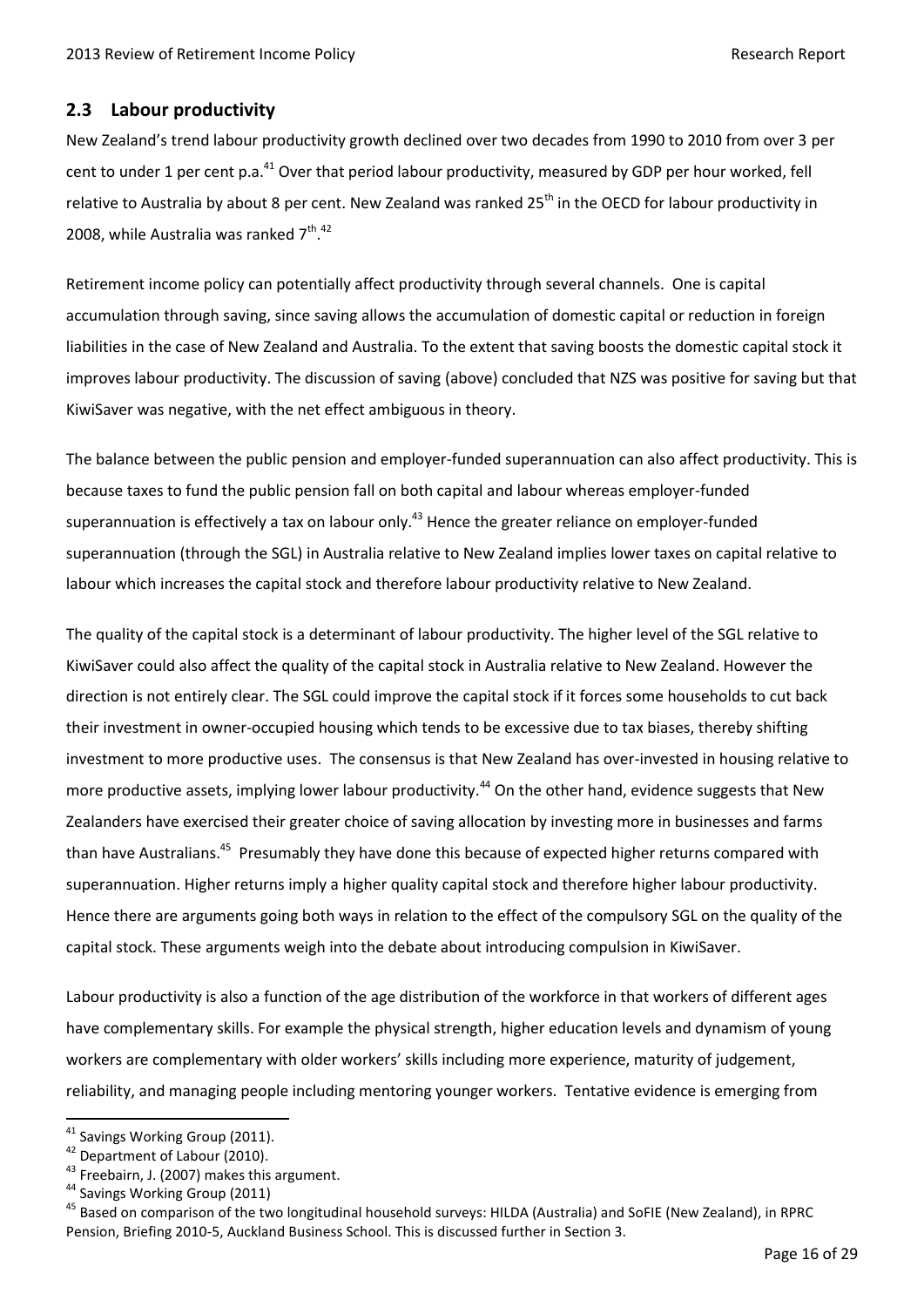economic simulations to suggest that workforces that are somewhat older than currently observed in OECD countries could yield favourable age complementarities.<sup>46</sup> If this is true, then New Zealand's favourable retirement income policies toward labour participation of older workers (discussed above) would be positive for labour productivity.

As a final note, although the higher employer contribution rate of the SGL compared with KiwiSaver amounts to a higher tax on labour, there is perhaps a silver lining for labour productivity. This is simply the idea that higher labour costs provide an incentive for firms to look for labour saving technologies which can boost labour productivity. 47

In summary, the effects of retirement income policy on labour productivity are extremely complex and there is scant empirical evidence. It is not possible to say which system outperforms on this criterion. Nevertheless the question is an important one, since productivity is the only ultimate driver of prosperity.

# <span id="page-16-0"></span>**2.4 Fiscal sustainability**

New Zealand's net Crown debt is projected to increase from 37 per cent to 109 per cent of GDP from 2012-13 to 2049-50 given "no policy change", driven by an increase in aggregate government spending excluding financing costs of 6.4 per cent of GDP.<sup>48</sup> This compares with Australia's projected Federal Government debt of only 20 per cent of GDP in 2049-50 on current policies.<sup>49</sup> New Zealand Treasury views 20 per cent of GDP as a sustainable net debt ratio, which would require significant fiscal consolidation over several decades. While this could be achieved with across the board cuts in spending or tax increases, it makes sense to look at the large and growing spending categories such as NZS.

The fiscal costs of NZS are projected to grow by more than 3 per cent over the next 40 years driven mostly by demographic change (Section 1). This compares with projected growth of Australia's age pension of about 2 per cent. This is partially offset by a lower fiscal cost of KiwiSaver compared with Australia's SG (0.35 per cent of GDP compared with 1.6 per cent, noted in Section 1). Also, the fiscal cost of the SG will grow faster than that of KiwiSaver under the current policy of tax free withdrawals at age 60 compared with age 65 under KiwiSaver, given the share of 60-64 year olds to the working age population will grow in Australia by 8.3 to 9.6 per cent from now to 2050. In net terms, New Zealand's retirement income system is currently fiscally more expensive than Australia's by about 1 per cent of GDP (see Section 1). For perspective however, both Australia and New Zealand have among the lowest cost pension systems in the OECD.<sup>50</sup>

<sup>46</sup> Prskawetz, A., Fent, T. and Guest, R. (2008).

<sup>47</sup> Romer, P. (1990).

<sup>&</sup>lt;sup>48</sup> New Zealand Treasury data provided to the author.

<sup>&</sup>lt;sup>49</sup> The 2010 Intergenerational Report.

<sup>&</sup>lt;sup>50</sup> Pensions at a Glance, 2011, OECD.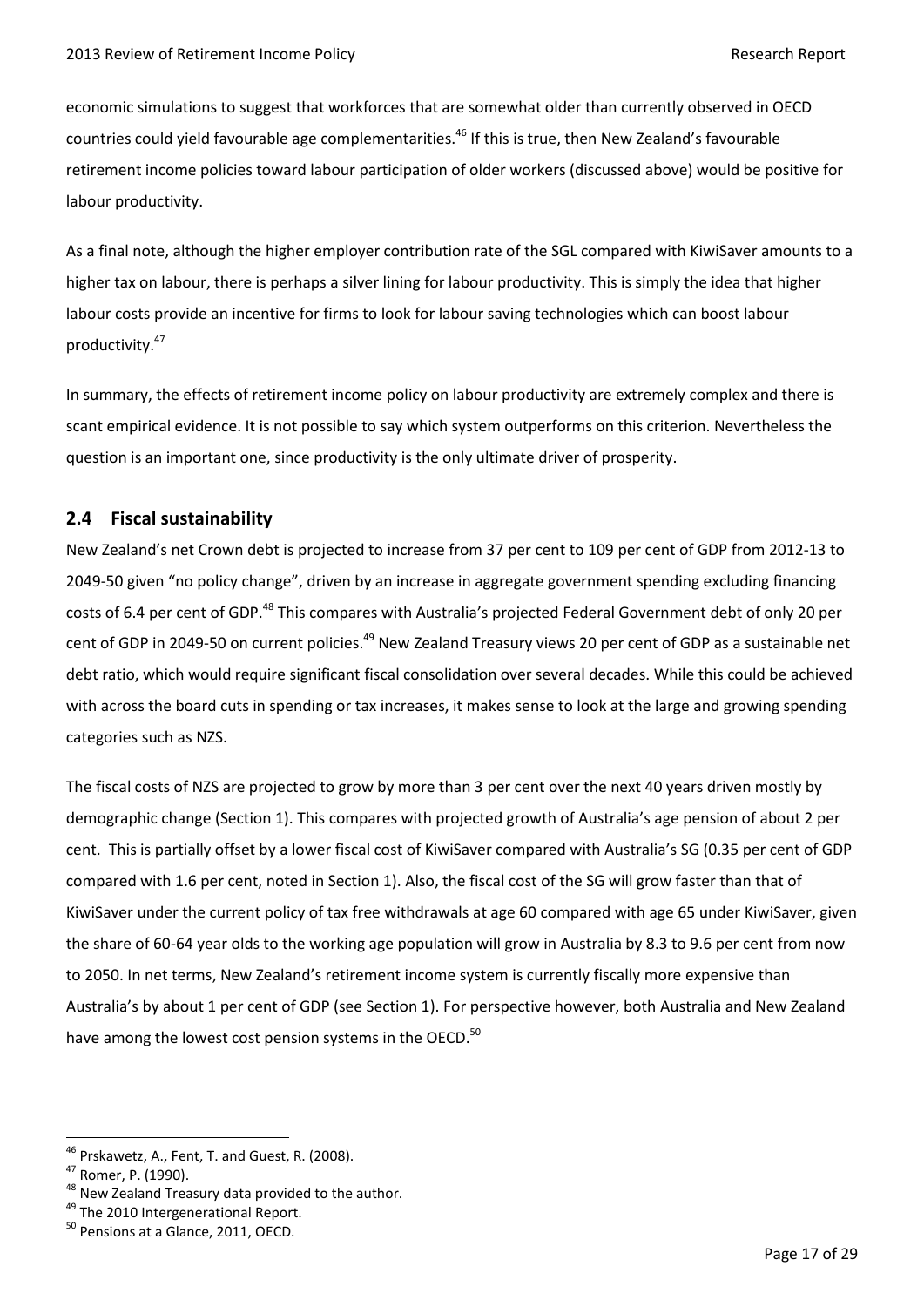A number of options are potentially available to reduce the fiscal cost of NZS but they are mostly ambiguous for national wellbeing. One option would be to introduce means-testing as in Australia for example. This would be unlikely to impact on the old age poverty rate in New Zealand which is one of the lowest in the OECD and much lower than in Australia.<sup>51</sup> However as discussed, means-testing creates work disincentives and distorts saving choices. Another option is to cut the pension level. But the current replacement rate is already low by international standards: 49.6 per cent for those on median earnings compared with the OECD average of 72.0 per cent and 65.9 per cent for Australia.<sup>52</sup> Raising the eligibility age is another option. The current age of 65 is typical of OECD countries but a number of them have legislation, existing or proposed, that increases the eligibility age to 67 over coming decades including Australia, the United States and the United Kingdom. Increasing longevity and health among older people supports an increase in the eligibility age. Analysis by the New Zealand Retirement Commission (2010) found that this option had the potential for "significant cost reduction" (p.115).<sup>53</sup> The Commission found that the combination of a gradual increase in eligibility age to 67 and a lower rate of indexation of the pension level would reduce the fiscal cost by at least 1.5 per cent of GDP by 2035. Allowing people to defer NZS income in return for a higher rate of payment later is a further option. Australia for example introduced such a scheme in 1998 called the Pension Bonus Scheme under which people who worked beyond pension eligibility age received a tax-free bonus on retirement. This scheme was, however, closed to new entrants from September 2009.<sup>54</sup> The New Zealand Retirement Commission considered such a scheme in their 2010 Review but did not recommend it on the grounds that the initial cost saving could be subsequently offset and that it could "test social cohesion".<sup>55</sup>

# <span id="page-17-0"></span>**3 The current and projected future outcomes for retirees**

### <span id="page-17-1"></span>**3.1 Superannuation balances**

At June 2012 total KiwiSaver fund assets were \$12,929 million and other superannuation fund assets were \$19,980.<sup>56</sup> Adding these two figures and dividing by total employed persons gives the average total superannuation assets (KiwiSaver plus other) per employed person of \$14,777. At the same time in Australia the average total superannuation assets (SG plus voluntary) per employed person were \$79,761.<sup>57</sup> Of course this substantial difference overstates the gap in retirement saving because NZS is universal and set at a somewhat higher rate than the means-tested Australian age pension (see Section 1). Nevertheless that would not account for the entire gap – it appears that average retirement savings are higher in Australia, which no doubt partly reflects 20 years of compulsory superannuation in Australia.

 $\overline{a}$  $51$  Ibid.

 $52$  Ibid.

<sup>&</sup>lt;sup>53</sup> New Zealand Retirement Commission (2010, p.115).

<sup>&</sup>lt;sup>54</sup> It was replaced by a Work Concession scheme under which, for a person over pension age, half of the person's employment earnings up to \$500 a fortnight are ignored under the income test.

<sup>&</sup>lt;sup>55</sup> New Zealand Retirement Commission (2010, p.116).

<sup>&</sup>lt;sup>56</sup> Reserve Bank Managed Funds Survey<http://www.rbnz.govt.nz/statistics/monfin/c15/notes.html>

<sup>&</sup>lt;sup>57</sup> The superannuation assets figure is from APRA Annual Statistics, June 2012 cited in ASFA Superannuation Statistics January 2013. Total employment figure is from the Australian Bureau of Statistics, Cat 6202.0.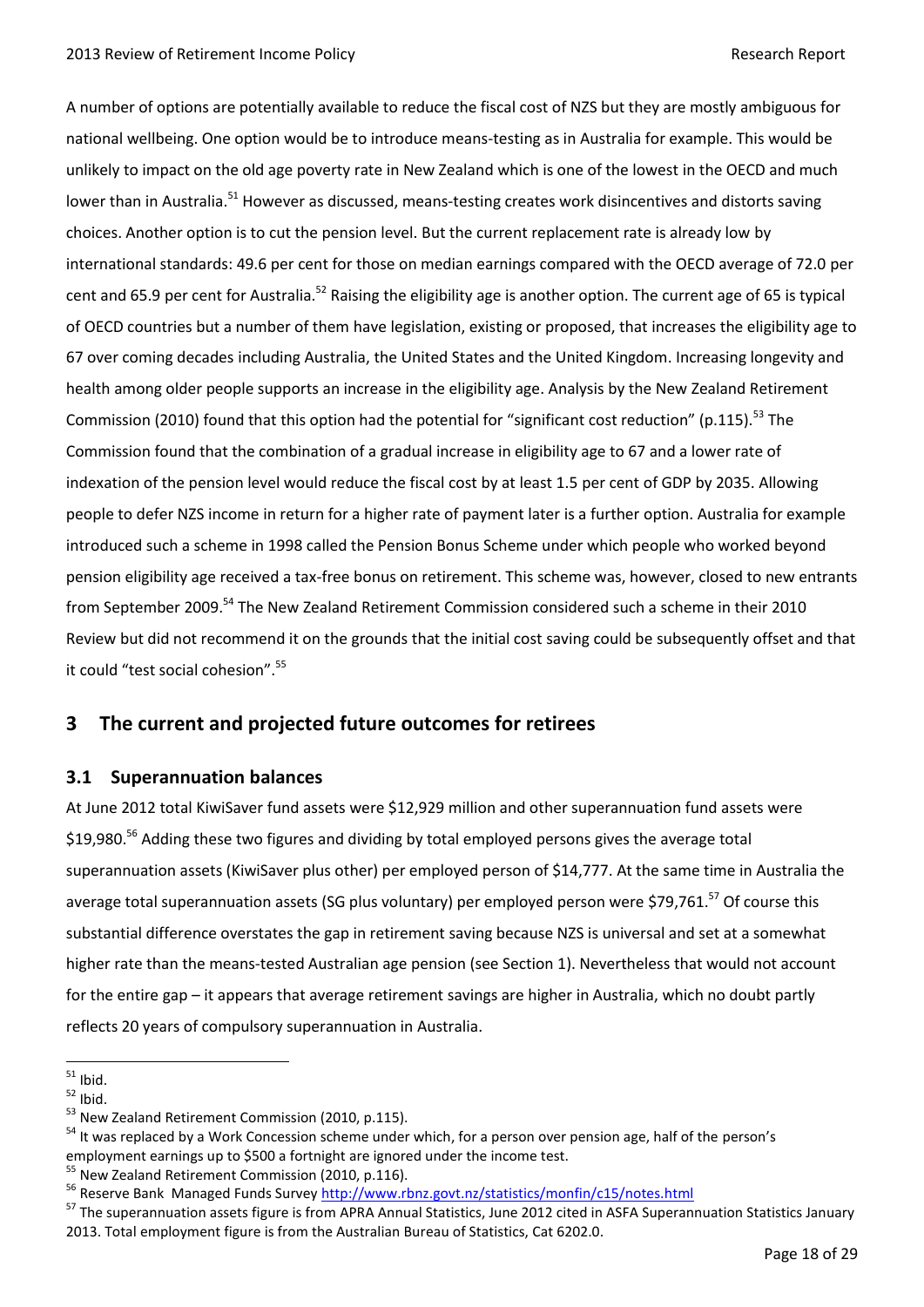Table 3.1 gives average KiwiSaver balances by age in 2012.<sup>58</sup> Table 3.2 gives average Australian total superannuation balances by age in 2009-10. The figures however are not a good indicator of relative retirement saving by age because the KiwiSaver balances do not include other superannuation which accounts for about 60 per cent of total superannuation assets in New Zealand. Nevertheless, the Tables tentatively suggest that the gap between female and male retirement saving may be lower in New Zealand than in Australia. For example, 25-29 year old females have 92 per cent of the KiwiSaver balances of males, while in Australia they have only 70 per cent of the superannuation balances of males. The figures for 45-49 year olds are 74 per cent for KiwiSaver and 52 per cent for Australia. Perhaps the gender gap in New Zealand is larger for non-KiwiSaver superannuation saving, but this could not be ascertained from available data.

| $\overline{2}$ | <b>Males</b> | <b>Females</b> |
|----------------|--------------|----------------|
| $15-19$        | 1,378        | 1,176          |
| $20 - 24$      | 3,832        | 2,824          |
| 25-29          | 5,445        | 5,008          |
| 30-34          | 6,017        | 5,445          |
| 35-39          | 7,025        | 5,613          |
| 40-44          | 7,866        | 5,815          |
| 45-49          | 8,571        | 6,353          |
| 50-54          | 9,782        | 6,891          |
| 55-59          | 9,916        | 7,563          |
| 60-64          | 10,045       | 8,034          |
| 65-69          | 10,029       | 8,101          |

**Table 3.1. Average KiwiSaver balances 2012\***

\* Source: Infometrics (2012) 'The Potential Impact of KiwiSaver on the New Zealand Capital Market', Prepared by Infometrics for the Financial Services Council. These data are estimates only, based on a sample of three funds.

|           | <b>Males</b> | <b>Females</b> |
|-----------|--------------|----------------|
| 15-19     | 466          | 349            |
| $20 - 24$ | 5,269        | 3,557          |
| $25 - 29$ | 15,612       | 10,922         |
| 30-34     | 29,270       | 20,194         |
| 35-39     | 40,563       | 29,167         |
| 40-44     | 62,410       | 35,611         |
| 45-49     | 89,047       | 46,315         |
| 50-54     | 120,325      | 57,775         |
| 55-59     | 166,298      | 90,783         |
| 60-64     | 198,325      | 112,632        |
| 65-69     | 155,989      | 85,731         |

Source: Clare, R. (2011) 'Developments in the Level and Distribution of Retirement Saving', Association of Superannuation Funds of Australia, September.

<sup>&</sup>lt;sup>58</sup> Source: Infometrics (2012).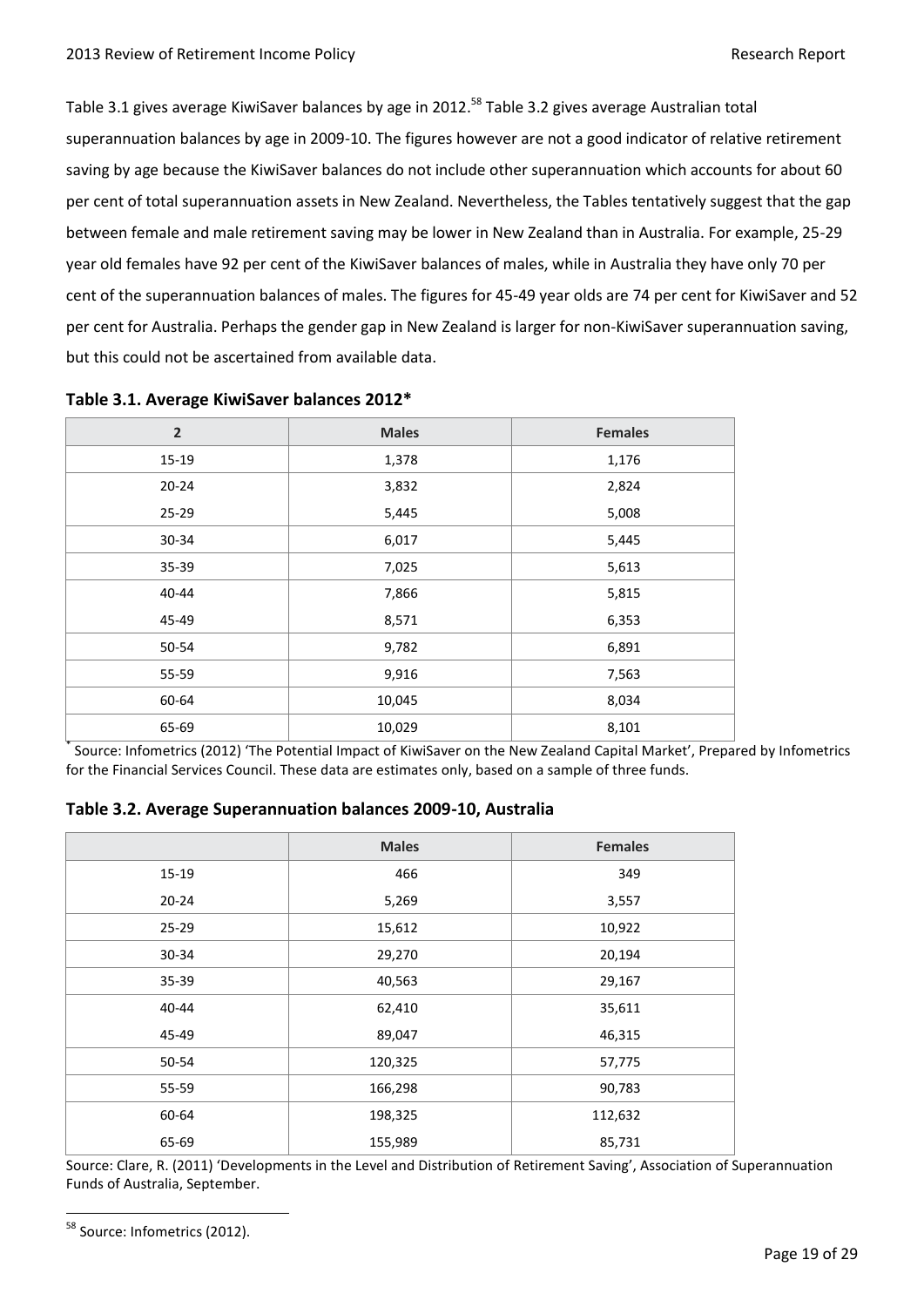# <span id="page-19-0"></span>**3.2 Income adequacy/replacement rates**

Income adequacy of the retirement systems in both New Zealand and Australia depend on cohort age since neither KiwiSaver nor the SG are mature schemes – KiwiSaver being much less mature having come into effect in 2007 compared with 1992 for the SG. As noted in Section 1, the minimum KiwiSaver rate of 6 per cent (employer plus employee contribution) is lower than the SGL of 9 per cent (gradually rising to 12 per cent by 2020). And coverage of KiwiSaver is lower, with a participation rate of about 60 per cent (up from 45 per cent in 2009)<sup>59</sup> compared with at least 90 per cent employee coverage of the SG.<sup>60</sup> But NZS is more generous than Australia's age pension as discussed earlier.

Altogether, once the schemes are mature, the New Zealand system provides less income support with a replacement rate of 60 per cent (given NZS plus KiwiSaver at 6 per cent total) given contributions from age 25 to 65 for an individual earning the average male salary throughout his/her working lifetime. <sup>61</sup> The SG replacement rate is around 90 per cent of gross earnings for a 30 year old entering the workforce today and who remains on the median wage until retirement at age  $67.<sup>62</sup>$ 

These figures are potential replacement rates. Whether retirees will ever turn their potential retirement resources into an actual long term income stream at the potential replacement rates depends on what they do with their superannuation balance (SG or KiwiSaver). Potential replacement rates can be realised if retirees choose to take an annuity or allocated pension. To the extent that they choose to take a lump sum and spend it on housing, pay off debt used to finance prior consumption, gifts to children, travel or other consumption, their actual long term replacement income will be lower. It is too early to say with respect to KiwiSaver. In Australia however the evidence suggests significant leakage of superannuation for purposes just described, in particular paying off or servicing debt. In 2010 in Australia, total household debt among 60-69 year olds was \$119,000 for those not retired and \$50,000 for those retired.<sup>63</sup> The ratio of debt to superannuation balance for 60-64 year olds was 42 per cent. The main type of debt is owner-occupied housing debt followed by rental property debt.<sup>64</sup> Rental property debt is different in that there is an income stream available to service the debt. But owner-occupied housing debt and other debt must be repaid or serviced from superannuation or other income before any nonhousing consumption can be financed.

One could argue that Australians have rationally chosen to borrow for asset accumulation and/or consumption in their working years with a view to using their superannuation to pay off or service their debt at retirement. This

<sup>&</sup>lt;sup>59</sup> Mercer KiwiSaver Sentiment Index Study, May 2012. Available at [https://secure.superfacts.com/attachments/Form/KIWISAVER\\_Sentiment%20index%20study\\_MAY12.pdf](https://secure.superfacts.com/attachments/Form/KIWISAVER_Sentiment%20index%20study_MAY12.pdf)

Australian Bureau of Statistics, Cat 6361.0, 2007.

 $61$  McDonald, K. et al. (2012).

<sup>&</sup>lt;sup>62</sup> Australian Treasury calculations reported by Treasury Secretary Martin Parkinson 'Future Challenges: Australia's Superannuation System', Speech to the ASFA 2012 Conference – New Directions Sydney, 28 November 2012. <sup>63</sup> Kelly, S. (2012).

 $64$  Ibid. An indication of the break down between the two can be inferred from Table 3.3 below, although it relates to the 2006 HILDA survey not the 2010 survey. Owner-occupied debt is 9.7 per cent of total assets and other real estate debt is 4 per cent.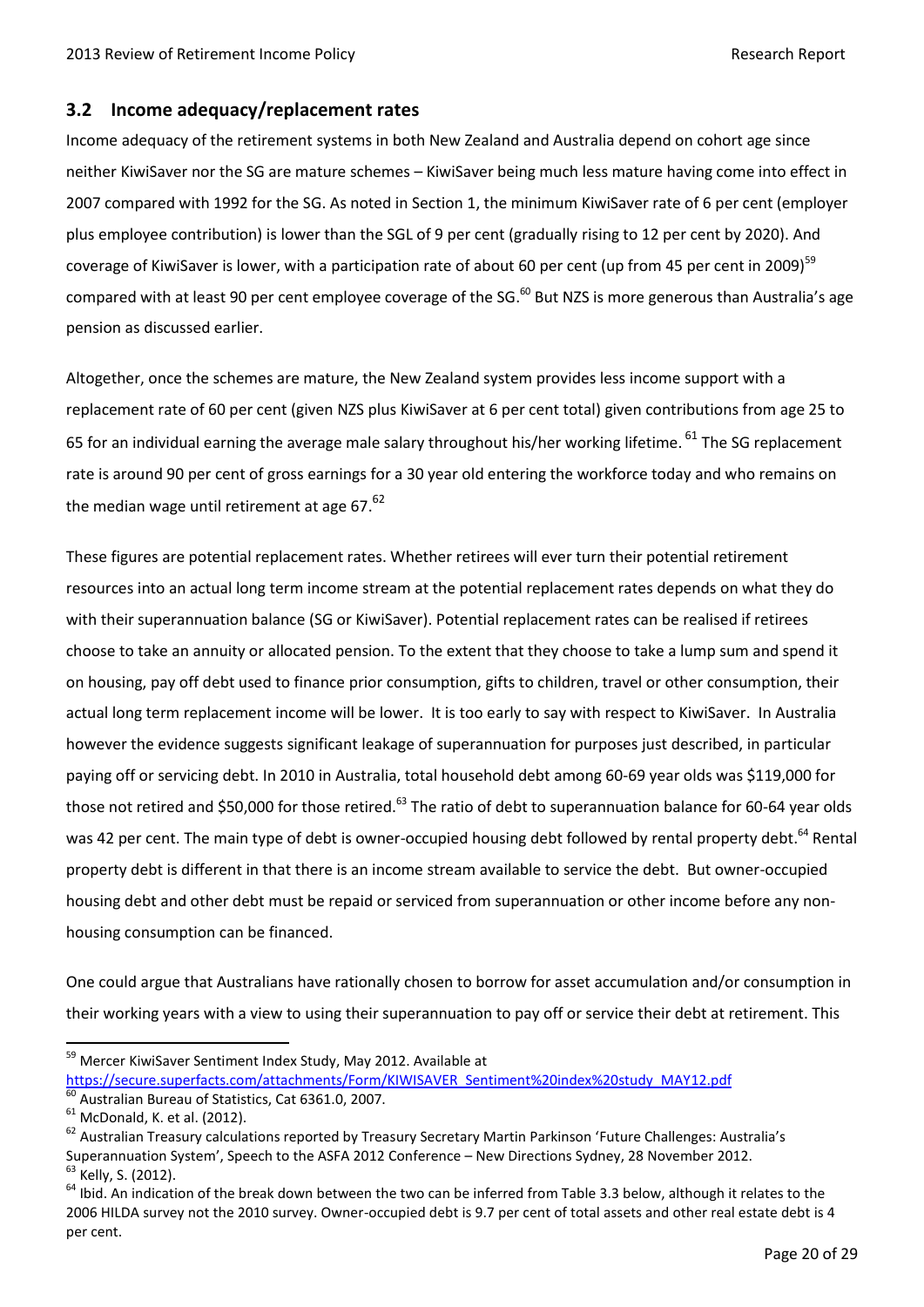can be rational in that the SG is not only a mandated quantum of retirement asset accumulation but generally an asset mix that is taken out of their hands by their superannuation fund. If people are unhappy with the quantum of saving they can reduce other saving. Indeed the saving offset is about 40 per cent (See Section 2), which can be financed by borrowing in which case they are bringing forward consumption from retirement to their working years. If people are unhappy with the asset mix in their superannuation fund they can borrow to fund an alternative asset mix. For example, debt-financed property investment provides a more liquid long term investment than superannuation which is locked up until age 60. Indeed such behaviour mitigates the welfarereducing effects of mandatory superannuation. However it calls into question the net welfare added from mandatory superannuation, especially given the large tax and growing expenditures allocated to superannuation (Section 2).

# <span id="page-20-0"></span>**3.3 Indebtedness/net worth**

Superannuation replacement rates are only a very rough guide to resources in retirement. Other sources of retirement income include equity withdrawals from the family home (including downsizing/relocating and reverse mortgages), assistance from family (alive and dead, i.e. bequests) and producing some goods and services at home. For example in Australia in 2010, households aged 50-64 held only 25 per cent of their wealth in superannuation and 53 per cent in property.<sup>65</sup> In New Zealand, although the corresponding age-specific wealth shares were not available, the corresponding shares are likely to be very similar given that the average household in both countries has very similar property assets as a share of total net worth, with Australia a few percentage points higher.<sup>66</sup>

Table 3.3 below presents the most recent (albeit 2006) comparison of wealth and indebtedness for Australian households and New Zealand individuals <sup>67</sup>. Comparisons require qualification due to the different units of analysis – HILDA households and SoFIE individuals; and also the data are not age-specific and hence conclusions about retirement wealth will be less valid the more the lifecycle wealth accumulation/decumulation patterns differ. The data are based on longitudinal surveys in the two countries: HILDA (Australia) and SoFIE (New Zealand).

If we take, from Table 3.3, the assets available to fund a retirement lifestyle as consisting mainly of real estate other than the primary residence, superannuation, business assets, and shares/managed funds, then Australians and New Zealanders had roughly the same proportion of assets to fund retirement i.e. 50 per cent. This understates the New Zealand asset position because of the relative generosity of NZS compared with Australia's

 $<sup>65</sup>$  HILDA survey data, cited in Kelly, S. (2012).</sup>

<sup>&</sup>lt;sup>66</sup> Retirement Policy and Research Centre (RPRC) Pension, Briefing 2010-5, Auckland Business School. [http://docs.business.auckland.ac.nz/Doc/PensionBriefing-2010-5-Household-wealth-in-Australia-and-New-Zealand](http://docs.business.auckland.ac.nz/Doc/PensionBriefing-2010-5-Household-wealth-in-Australia-and-New-Zealand-revised.pdf)[revised.pdf](http://docs.business.auckland.ac.nz/Doc/PensionBriefing-2010-5-Household-wealth-in-Australia-and-New-Zealand-revised.pdf)

<sup>67</sup> The table is replicated from RPRC Pension Briefing 2010-5. The units of analysis are different: the HILDA survey is of households while the SoFIE is a survey of individuals. But a rough comparison can be made on the basis that there were an average of 1.9 'adults' in each SoFIE 'household'.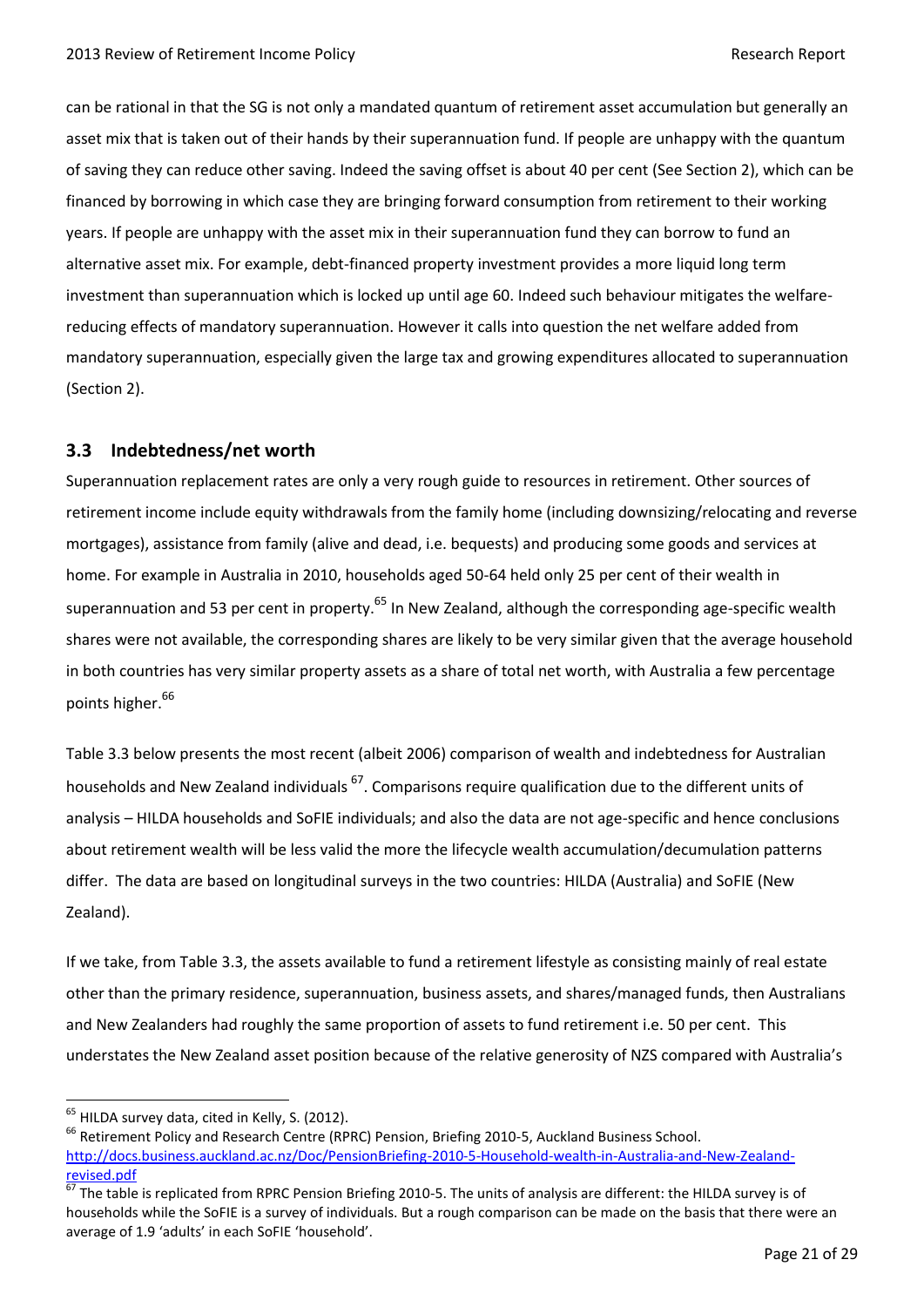means-tested pension, meaning that New Zealanders need less retirement assets to yield a given total retirement income. On the other hand, the absolute level of net assets is higher for Australia even though the proportions are nearly equal. The average Australian household had net assets of \$A664,867. The average New Zealand individual had \$NZ223,022 which is lower even after grossing up the 'individuals' surveyed in SoFIE to equivalent 'household' units as per HILDA and adjusting for the exchange rate. Australians also had somewhat higher debt: 17.6 per cent of gross assets compared with 13.9 per cent, which supports the link discussed above between the higher level of borrowing for property investment in Australia and the forced saving into superannuation.

In summary, Australians have been forced to save more into superannuation and have chosen to save more in property. New Zealanders have exercised their choice by investing more into business assets and farms. Yet the total proportions of assets to fund retirement are approximately the same. This lends weight to the proposition that governments have considerably more control over the form of retirement wealth accumulation than over the total amount.

| <b>Asset class</b>               | <b>Australia</b><br><b>HILDA* 2006</b> |              | <b>New Zealand</b><br><b>SoFIE 2006</b> |              |
|----------------------------------|----------------------------------------|--------------|-----------------------------------------|--------------|
|                                  | % gross assets                         | % net assets | % gross assets                          | % net assets |
| Primary residence                | 42.6                                   | 39.8         | 40.1                                    |              |
| Real estate (non-business)       | 18.0                                   | 17.0         | 11.2                                    | 46.2         |
| Pensions/super                   | 15.8                                   | 19.1         | 1.8                                     | 2.1          |
| <b>Businesses &amp; farms</b>    | 7.7                                    | 7.6          | 19.2                                    | 22.2         |
| Shares, managed funds etc        | 5.6                                    | 6.8          | 8.0                                     | 9.3          |
| <b>Bank accounts</b>             | 10.4                                   | 9.7          | 4.1                                     | 4.6          |
| Cars & other vehicles            |                                        |              | 2.5                                     |              |
| Other assets                     |                                        |              | 13.0                                    | 16.6         |
| <b>Liabilities</b>               |                                        |              |                                         |              |
| Housing                          | 9.7                                    | n.a.         |                                         | n.a.         |
| Other real estate (non-business) | 4.0                                    | n.a.         | 11.5                                    | n.a.         |
| Businesses/farms                 | 1.5                                    | n.a.         | n.a.                                    | n.a.         |
| Student debt                     | n.a.                                   | n.a.         | 0.6                                     | n.a.         |
| Credit card debt                 | 0.2                                    | n.a.         | 0.3                                     | n.a.         |
| Finance companies etc            | 2.2                                    | n.a.         | 1.5                                     | n.a.         |
| Total as % gross assets          | 17.6                                   | n.a.         | n.a.                                    | n.a.         |

\*Note HILDA is a household survey whereas SoFIE is a survey of individuals. This difference qualifies comparisons, although one can expect patterns across households and individuals to be broadly similar.

Source: Retirement Policy and Research Centre Pension, Briefing 2010-5, Auckland Business School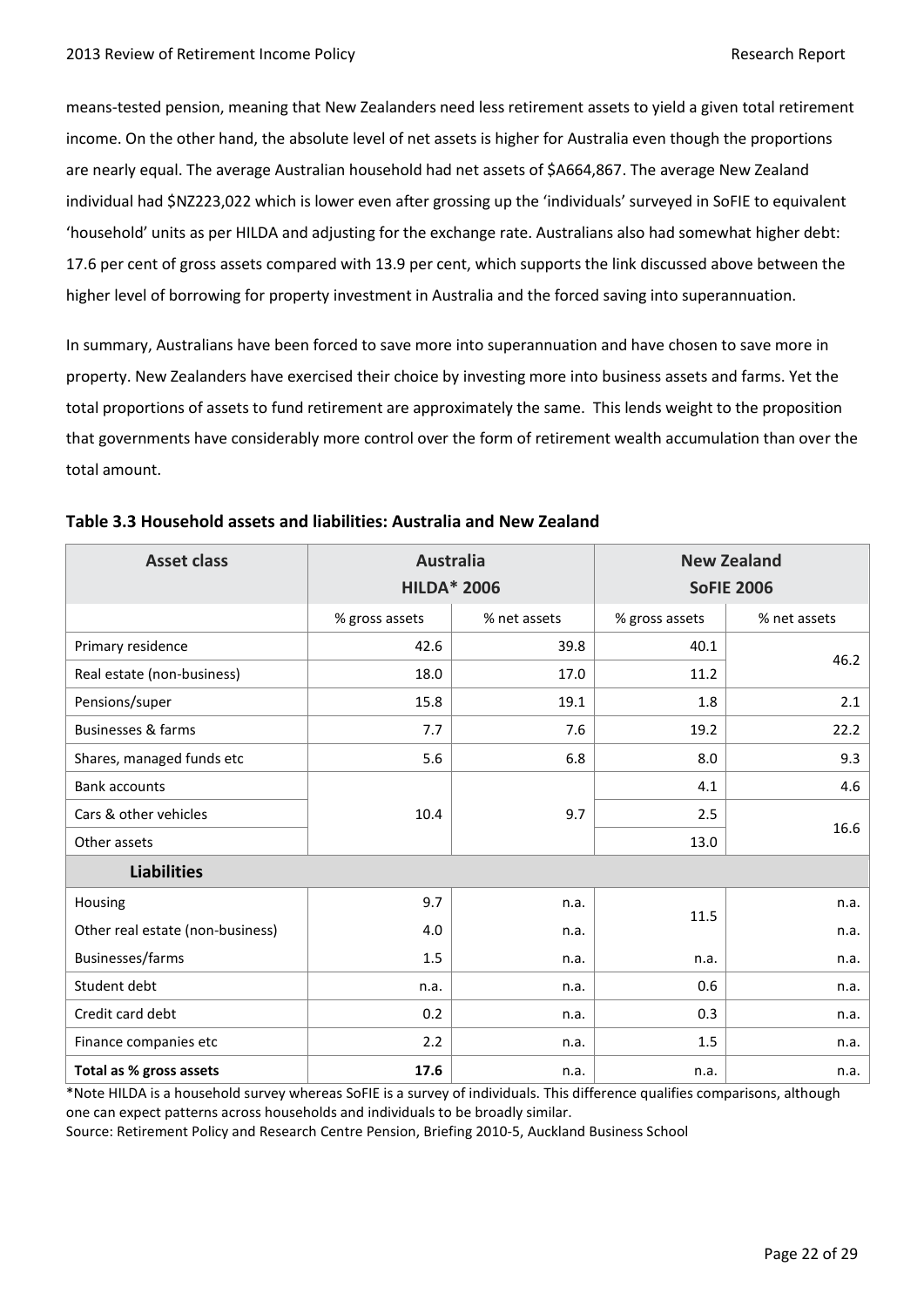# <span id="page-22-0"></span>**3.4 Poverty levels**

New Zealand has consistently had lower poverty rates among older people than Australia. Using a poverty line of 60 per cent<sup>68</sup> of median income for equivalised<sup>69</sup> households after housing costs, the poverty rate for people over 64 in New Zealand was 7 per cent in 2011, which is considerably lower than the 34.9 per cent for Australia in 2009-10.<sup>70</sup> Poverty rates are much higher for those living alone or renting.<sup>71</sup>

The difference in poverty rates across the whole populations of the two countries is much smaller than the difference for the over 64s. For New Zealand the average poverty rate across all ages was 16 per cent, compared with 20.9 per cent for Australia.<sup>72</sup> Hence a person moving into old age has a much lower poverty risk in New Zealand than in Australia. On a wider international comparison, New Zealand is roughly at the OECD median of poverty rates for the whole population, ranked equal  $16<sup>th</sup>$ , while Australia is ranked  $8<sup>th</sup>$ . For the over 64s, the OECD comparisons are problematic because of the bunching of the income of so many New Zealanders around the level of NZS which tends to fall just above or just below the OECD's poverty line, meaning that the proportions in 'poverty' can jump around over time.<sup>73</sup> However, using an alternative poverty indicator – the OECD's indicator of material hardship (deprivation) – New Zealand has among the lowest rates among over 64s in the OECD.<sup>74</sup>

A reasonable conclusion is that NZS has largely achieved its objective of alleviating poverty among the elderly, in absolute terms and by comparison with Australia and OECD countries.

# <span id="page-22-1"></span>**4 Summary evaluation of strengths and weaknesses of each system**

This section draws on all of the above material to provide a summary evaluation of each system under the criteria of equity, stability, sustainability, adequacy and economic efficiency. Efficiency is, broadly, about economic costs and benefits including implications for labour productivity and participation (Section 2), saving (Section 2) and the welfare gains from consumption smoothing (Section 1). Adequacy is about replacement rates and the effect of the system on debt and asset accumulation (Section 3). Sustainability is about fiscal implications – the effect on government spending, debt and therefore future taxes (Section 2). Equity and political stability are discussed below before presenting the summary.

<sup>&</sup>lt;sup>68</sup> The OECD generally uses a lower figure of 50 per cent. However this equates to a very austere living standard; and a higher level of 60 per cent of median income is used to define poverty in Britain, Ireland and the European Union (ACOSS, 2012: Poverty in Australia, ACOSS paper 194, Australian Council of Social Service, Sydney). Perry (2012) for New Zealand and ACOSS (2012) for Australia adopt both 50 per cent and 60 per cent figures for comparison.

 $69$  This is a method for adjusting for household size and type (i.e. coupled or otherwise).

<sup>&</sup>lt;sup>70</sup> Perry, B. (2012) for New Zealand and ACOSS (2012) for Australia.

 $71$  In New Zealand for example the figure is 28 per cent for the over 64s renting compared with 3 per cent for those who own their home outright; and 12 per cent for the over 64s living alone compared with 6 per cent for couples.

 $72$  Perry, B. (2012) for New Zealand and ACOSS (2012) for Australia.

 $73$  The OECD comparisons and the issues therein are drawn from Perry (2012).

<sup>74</sup> Perry, B. (2012).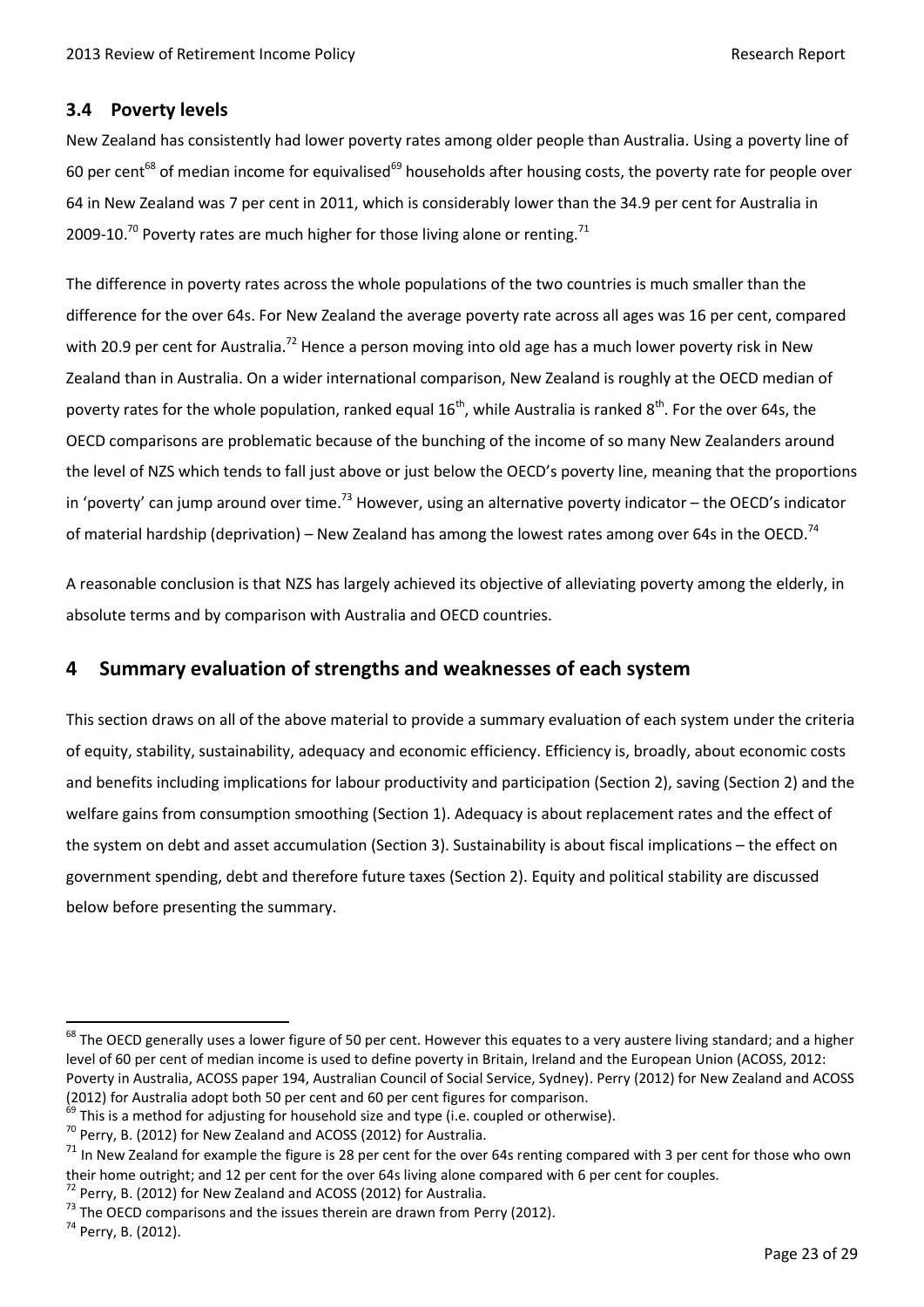## <span id="page-23-0"></span>**4.1 Equity**

There are two dimensions to equity: between generations (intergenerational equity) and between people of a given generation (intragenerational). Population ageing is driving growth in NZS which has implications for intergenerational equity. Ageing accounts for the projected growth in NZS of 3.9 per cent of GDP between 2012- 13 and 2059-60.<sup>75</sup> The reason is simply the growth in the ratio of NZS recipients to workers. The ratio of 15 to 64 year olds to over 64 year olds will halve between 2013 and 2060. An implication is that generations born prior to 1980 are likely to pay half as much as they receive in NZS, because they are paying for fewer NZS recipients compared with the number of future NZS recipients of their own generation.<sup>76</sup>

Australia has a similar decline in 15 to 64 year olds as a ratio of over 64 year olds. But because the fiscal cost of Australia's age pension is projected to increase only half as much as that of NZS as a share of GDP over the next 40 years (Section 1), the intergenerational cost shifting is also only half as much. Also, younger generations in Australia benefit from larger tax concessions than in New Zealand. This is even more so given the recent removal (effectively) of the 15 per cent tax rate on mandatory SG contributions for low income earners in Australia.

However the fact that tomorrow's workers will bear a higher cost of pensions, as a share of their income, than today's workers is not necessarily inequitable. Tomorrow's workers will have higher incomes from which to pay. At projected long run labour productivity growth of 1.5 per cent per annum,<sup>77</sup> average incomes can be expected to be 80 per cent higher in 40 years from now. Given projected growth in NZS of about 4 per cent of GDP, average tax rates would be 4 per cent higher, all else equal. So, if workers' incomes are 80 per cent higher and they are paying a 4 per cent<sup>78</sup> higher tax rate, they have considerably higher disposable income than today's workers.<sup>79</sup> There are counter-arguments, but ultimately intergenerational equity is a philosophical question.<sup>80</sup> The key point is that cost-shifting between generations is not necessarily inequitable.

The intragenerational equity debate about retirement income policy focusses on the distribution of tax expenditures on superannuation and eligibility for the age pension. In Australia much debate<sup>81</sup> was generated by the statistic in the 2008 Henry Review<sup>82</sup> that 5 per cent of individuals account for the 37 per cent of superannuation contributions that attract concessional tax treatment (i.e. a 15 per cent flat tax rate), and hence they are inequitable. There are several counter-arguments. The first is that focussing on the distributional effects of one pillar of the retirement income system is asking the wrong question – the focus should be on the whole

 $75$  Authors calculations based on data provided by NZ Treasury.

<sup>76</sup> Coleman, A. (2012).

 $77$  A reasonable projected long run rate for both New Zealand and Australia.

 $^{78}$  A change of x per cent of GDP here refers to x percentage points of GDP.

<sup>&</sup>lt;sup>79</sup> Given an average tax rate in 2013 of 30 per cent of GDP, an increase to 34 per cent along with an increase in gross income of 80 per cent would leave disposable income 70 per cent higher.

 $80$  For a discussion of intergenerational equity in the context of the fiscal burden of population ageing see, Guest, R. and McDonald, M. (2003).

<sup>&</sup>lt;sup>81</sup> An example of those arguing that the tax concessions are inequitable see Denniss, R. and Richardson, D. (2012) 'Can the taxpayer afford self-funded retirement?', The Australia Institute, Policy Brief No 42. For counter-arguments see Clare, R. (2012) 'Equity and superannuation: The real issues', ASFA, Sydney.

<sup>82</sup> Australia's Future Tax System. Retirement Income Consultation Paper. Commonwealth of Australia.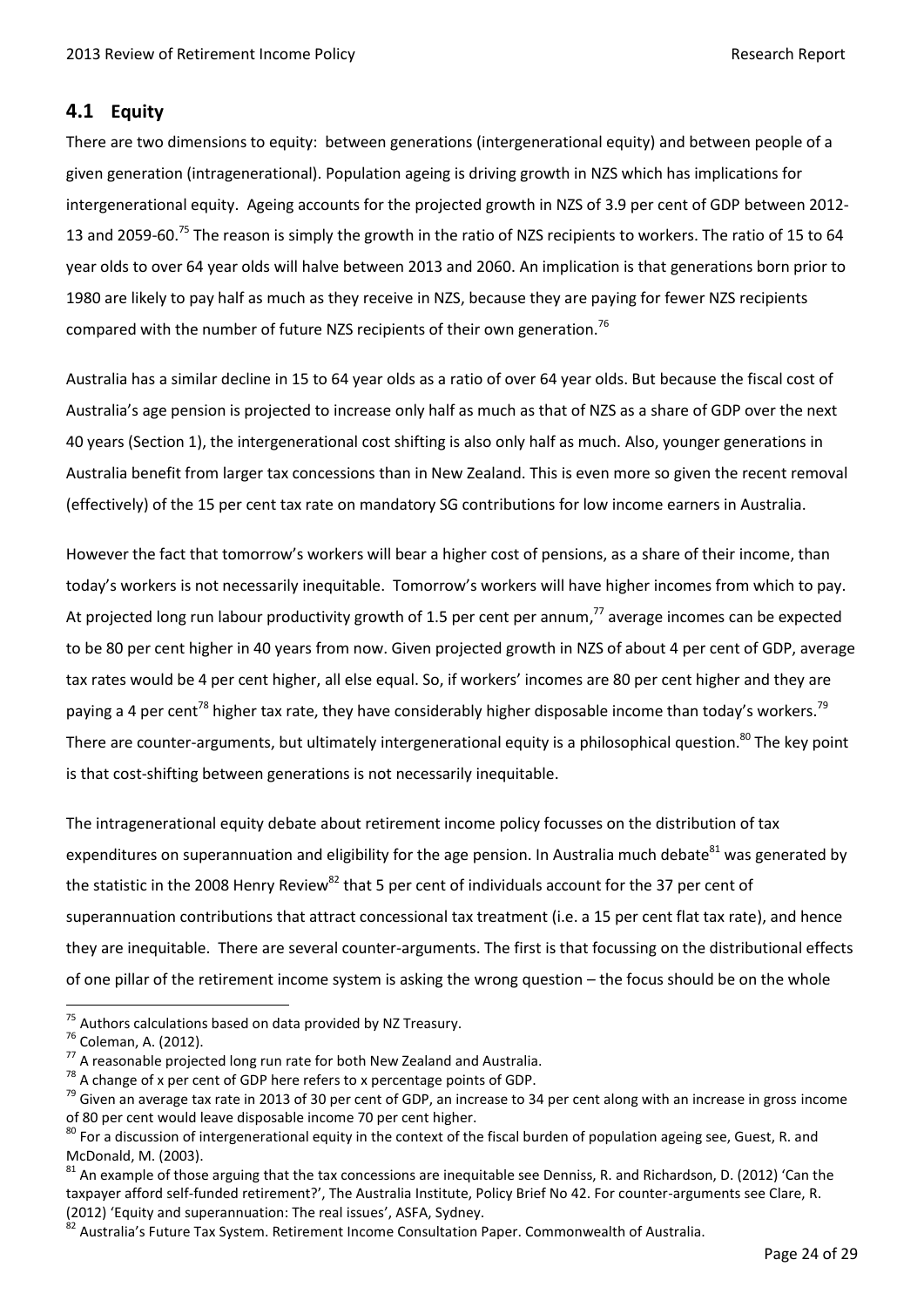system. When the age pension is included, the dollar value of government retirement income support over 40 years of working life is very similar for workers of widely varying incomes. <sup>83</sup> In other words the age pension substantially corrects the skewed distribution of government support through superannuation tax concessions. Second, taking a snapshot of the distribution of tax concessions across the income range is, again, asking the wrong question. A lifetime view is more appropriate. Many low income earners are young, with prospects of much higher incomes in the future. Hence the distribution of tax concessions across lifetime incomes (if such calculations were available) would be much more even than the snapshot distribution at a point in time. Third, since 2008 there have been important restrictions introduced on the tax concessions, most importantly reductions in the maximum contributions that attract the tax concessions (known as concessional contribution caps) from \$100,587 to \$25,000 per year.

As noted in Section 3, the poverty rate for older (over 64s) New Zealanders is considerably lower than in Australia, due largely to NZS. Across the whole population, income inequality measured by the GINI coefficient is very similar for Australia and New Zealand.<sup>84</sup> Putting these two observations together suggests that the retirement income system in New Zealand is correcting for the inequality that occurs at younger ages more than that of Australia.

# <span id="page-24-0"></span>**4.2 Policy stability**

People's income tends to be highly variable over their lifetime. They prefer to have much less variability in their consumption. But in order to smooth their consumption they need to be able to make plans, which requires stable policy. Some change is inevitable but policy stability requires that change occur after due deliberation and that people have adequate time to adjust. The New Zealand retirement income system has been somewhat more stable than the Australian system which has been subject to almost annual changes, particularly in superannuation, since the SG was introduced in 1992 (Figure 1, Section 1).

The changes to the Australian superannuation system in recent years include: repeated erosion of tax concessions over the past four years (noted above), changes to the government co-contribution level and conditions, a proposed increase in the employer contribution rate to 12 per cent (from 2013) and a new and simpler default superannuation product. The 2013 election campaign has seen much speculation about a new tax on withdrawals on large account balances and increases in the contributions tax for high income earners. Changes to the Australian age pension have included a steeper taper in the income test but relaxation of asset taper, and an increase in age of eligibility for the age pension. Many of these changes have some merit individually, but the cumulative effect is to erode confidence in the ability to make durable lifetime saving plans.

<sup>83</sup> Knox, D. (2010).

<sup>&</sup>lt;sup>84</sup> The GINI coefficient is a summary measure of income inequality. A higher number indicates more inequality. According to Perry (2010), the OECD's GINI coefficient for 2008-9 was 0.33 for New Zealand and 0.34 for Australia.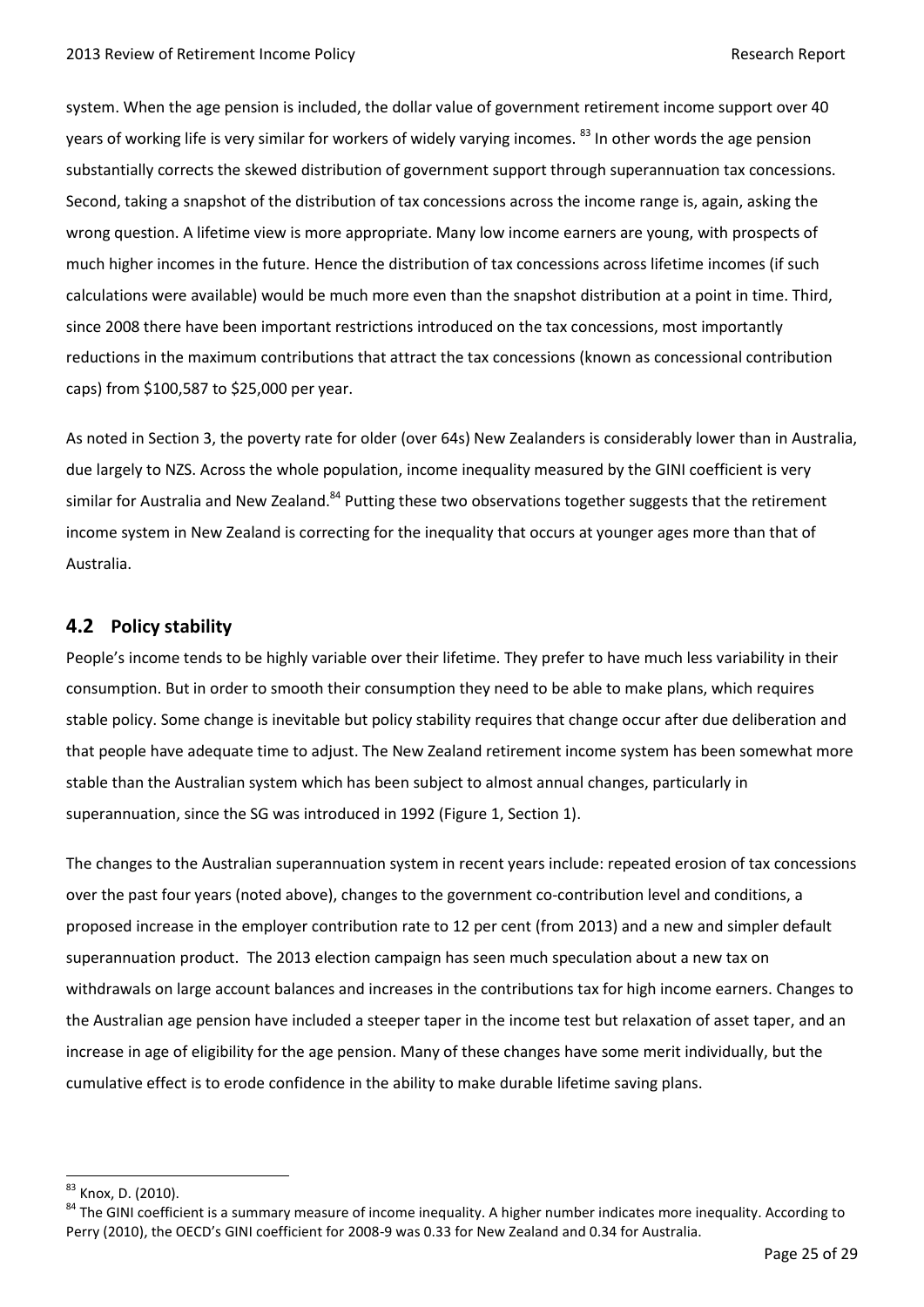New Zealand has seen somewhat less tinkering over the last two decades at least (see major changes in Figure 2, Section 1). NZS in particular has been relatively stable. The continual debate, however, about whether to make KiwiSaver compulsory is eroding confidence and arguably inhibiting lifetime consumption smoothing. Views seem to have changed on the compulsion issue since the 1997 referendum rejected compulsion with a 93 per cent 'no' vote. A published survey of 1,000 people in 2011 found that 57 per cent favoured compulsory KiwiSaver.<sup>85</sup> Politicians are divided too, with Revenue Minister Dunne in 2012 declaring his support for compulsion while the Labour Party until recently was opposed to the idea. The balance of academic opinion, however, remains opposed to compulsion on the basis that it is unfair on low income earners and distorts saving of others in ways that reduce economic welfare; these arguments outweigh the benefits from the modest increase in saving arising from compulsion.<sup>86</sup>

<sup>&</sup>lt;sup>85</sup> UMR Research survey in Matthews, C. (2011).

<sup>86</sup> For example: Guest, R. (2010) and Freebairn, J. (2007).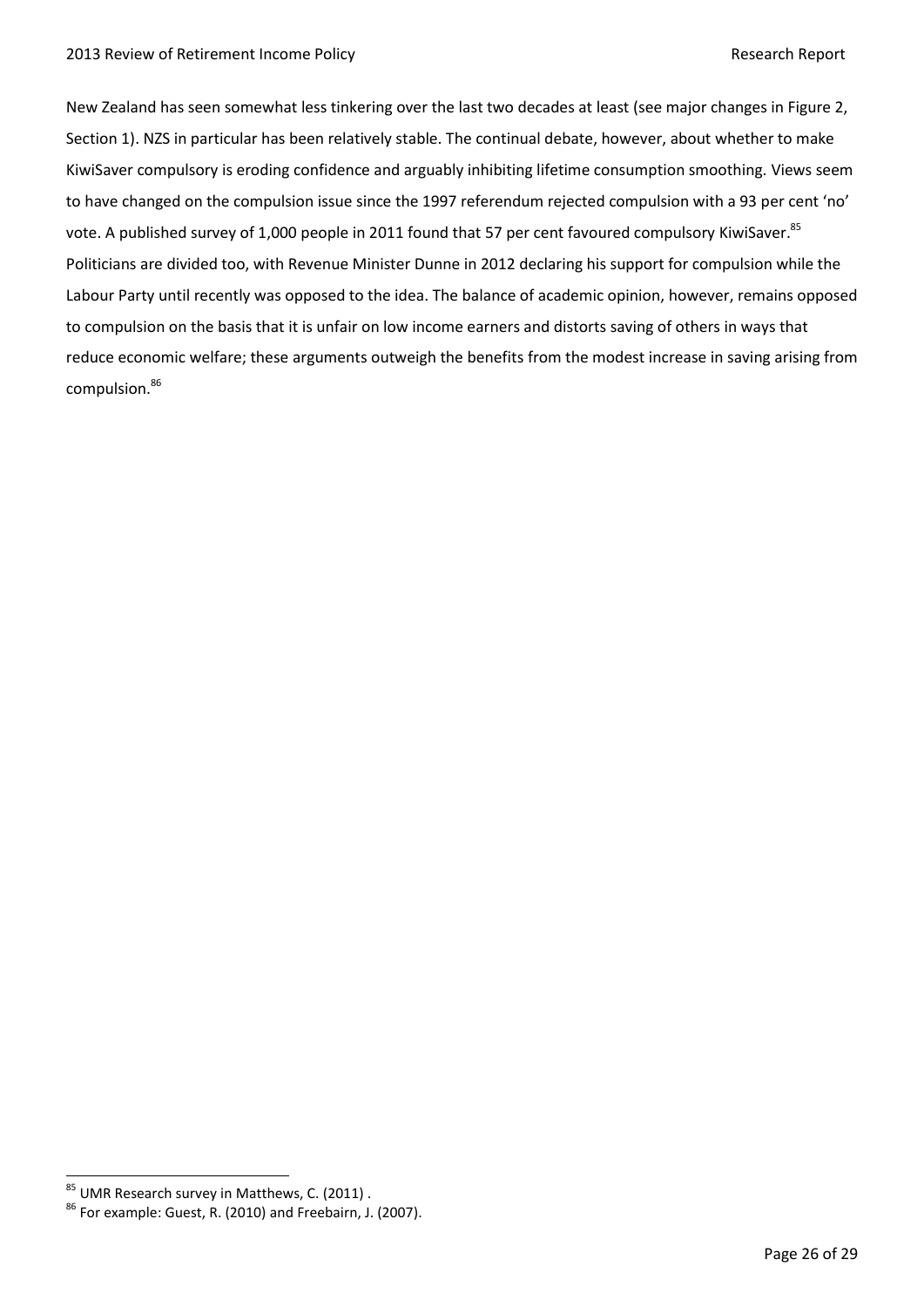### **Table 4.1 Summary evaluation**

| <b>Criterion</b>       | Which system is better?                                                               | <b>Comment</b>                                                                                                                                                                                                                                                                                                                                                                                                                                                                                                                                                                                                                                                                                                                                                                                                                                                                                                                                                                                                                                                                         |
|------------------------|---------------------------------------------------------------------------------------|----------------------------------------------------------------------------------------------------------------------------------------------------------------------------------------------------------------------------------------------------------------------------------------------------------------------------------------------------------------------------------------------------------------------------------------------------------------------------------------------------------------------------------------------------------------------------------------------------------------------------------------------------------------------------------------------------------------------------------------------------------------------------------------------------------------------------------------------------------------------------------------------------------------------------------------------------------------------------------------------------------------------------------------------------------------------------------------|
| Equity                 | Australian<br>(intergenerational equity)<br>New Zealand<br>(intragenerational equity) | More intergenerational cost shifting in NZ, since the fiscal cost of<br>NZ super is approximately twice that of Australia's age pension.<br>But less poverty among over 65s in NZ; and slightly less inequality<br>in NZ across all ages. Note: whether one system is more equitable<br>is ultimately subjective.                                                                                                                                                                                                                                                                                                                                                                                                                                                                                                                                                                                                                                                                                                                                                                      |
| Stability              | New Zealand                                                                           | Less policy tinkering with NZS than with Australia's age pension.<br>Slightly less tinkering with KiwiSaver over recent years compared<br>with SG in Australia, but continual speculation about introduction<br>of compulsion creates uncertainty.                                                                                                                                                                                                                                                                                                                                                                                                                                                                                                                                                                                                                                                                                                                                                                                                                                     |
| Economic<br>efficiency | New Zealand                                                                           | i. Labour participation/employment: NZ system outperforms.<br>Universality of NZS avoids the work disincentive effects of<br>means testing, at least for older workers. And KiwiSaver is a<br>smaller tax on employment than is the SG.<br>ii. Labour productivity: Effects are extremely complex and it is<br>not possible to say which country's system is better on this<br>criterion. (See discussion in Section 2.)<br>iii. Saving: Neither country's system is a clear winner in achieving<br>a more efficient level and allocation of saving. The<br>universality of NZS is on balance likely to be positive for the<br>level of saving but the relative generosity of NZS has the<br>opposite effect. KiwiSaver has a smaller positive effect on<br>saving relative to Australia's SG and voluntary superannuation<br>system.<br>iv. Consumption smoothing: greater choice in KiwiSaver gives NZ<br>the edge on this criterion.<br>Summary: the NZ system outperforms on labour participation<br>and consumption smoothing, and it's a dead heat on the<br>other two criteria. |
| Sustainability         | Australia                                                                             | NZS is fiscally more expensive than Australia's age pension but<br>KiwiSaver is cheaper. In net terms NZ's retirement income system<br>is currently more expensive by about 1 per cent of GDP. The gap<br>between the cost of NZS and Australia's age pension will grow,<br>but will be offset by lower relative cost of KiwiSaver due to tax<br>free super payouts available at an earlier age in Australia (age<br>$60$ ).                                                                                                                                                                                                                                                                                                                                                                                                                                                                                                                                                                                                                                                           |
| Adequacy               | Australia                                                                             | Once mature, the NZ system will provide a replacement rate of<br>60 per cent (given NZS plus KiwiSaver at 6 per cent total) given<br>contributions from age 25 to 65 for an individual earning the<br>average male salary throughout his/her working lifetime. For<br>Australia, the SG replacement rate will be around 90 per cent of<br>gross earnings for a 30 year old entering the workforce today and<br>who remains on the median wage until retirement at age 67.                                                                                                                                                                                                                                                                                                                                                                                                                                                                                                                                                                                                              |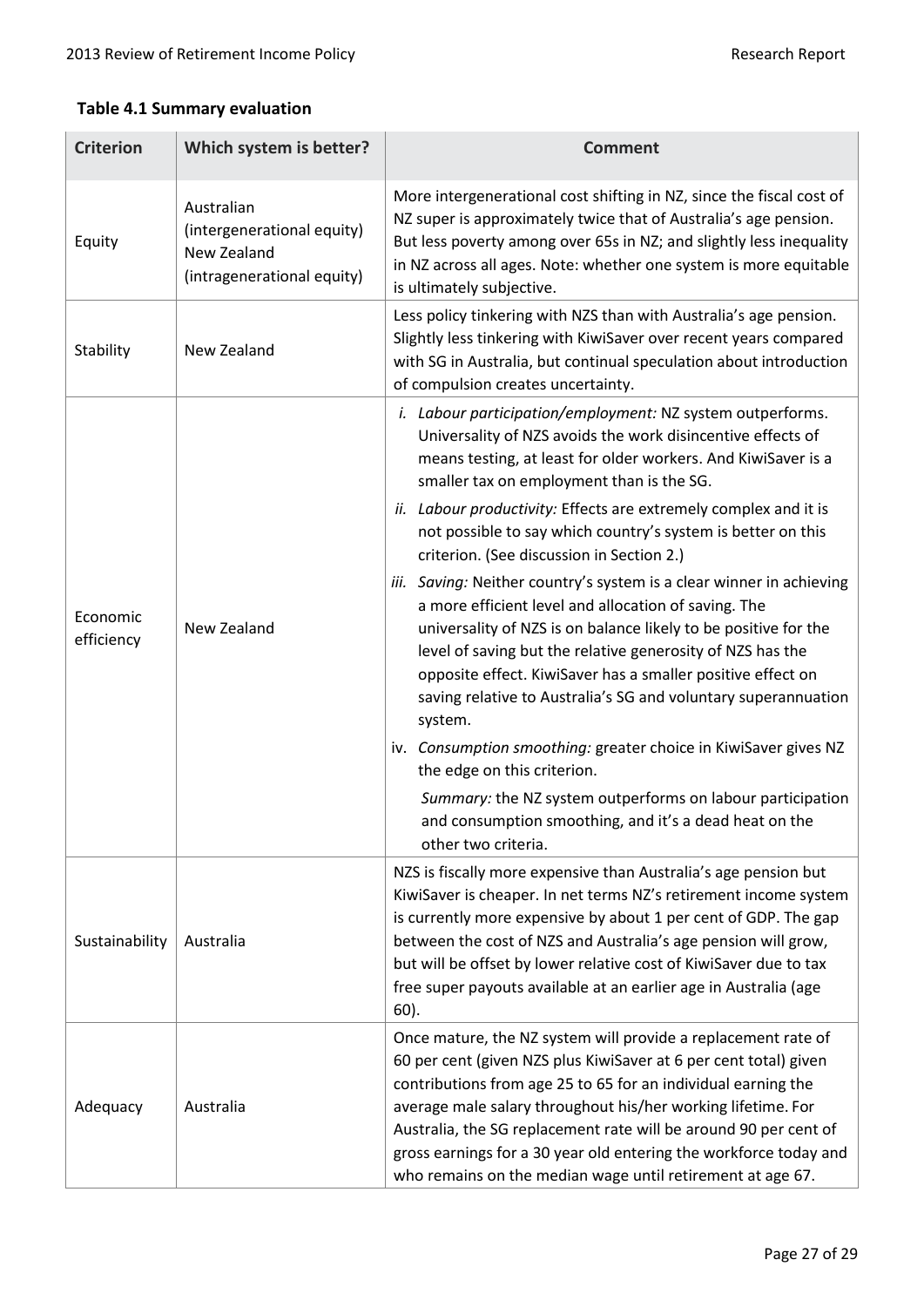# <span id="page-27-0"></span>**REFERENCES**

- ACOSS (2012). *Poverty in Australia*, ACOSS paper 194, Sydney, Australia: Australian Council of Social Service.
- Australian Treasury (2011). *Tax Expenditure Statement 2011*. Canberra, Australia: Commonwealth of Australia.
- Borsch-Supan, A. and Held, A. (1997). *Retirement income: level, risk, and substitution among income components*, Working Paper AWP 3.7, OECD.
- Chomik, R. and Piggott, J. (2012). Pensions, Ageing and Retirement Income in Australia: Long-Term Projections and Policies. *Australian Economic Review, 45, 3,* pp. 350-61
- Clare, R. (2011). *Developments in the Level and Distribution of Retirement Saving*. Sydney, Australia: Association of Superannuation Funds of Australia.
- Clare, R. (2012). *Equity and superannuation: The real issues*, Sydney, Australia: Association of Superannuation Funds of Australia.
- Coleman, A. (2012). *Pension recipients and payments by New Zealand birth cohorts: 1916-1986*. New Zealand Association of Economists annual conference 2012. [http://www.nzae.org.nz/event/nzae-conference-](http://www.nzae.org.nz/event/nzae-conference-2012/2012-nzae-conference-papers/)[2012/2012-nzae-conference-papers/](http://www.nzae.org.nz/event/nzae-conference-2012/2012-nzae-conference-papers/)
- Commission for Financial Literacy and Retirement Income (2010). *2010 Review of retirement income policy*. Wellington, New Zealand: Retirement Commissioner.
- Commonwealth of Australia (2010). *Intergenerational Report – Australia to 2050: Future challenges.* Canberra, Austalia: Commonwealth of Australia.
- Connolly, E. and Kohler, M. (2004). *The Impact of Superannuation on Household Saving*. Canberra, Reserve Bank of Australia Research Discussion Paper 2004-01 (March).
- Connolly, E. (2007). *The effect of the Australian Superannuation Guarantee on household saving behaviour.* Research discussion paper 2007-08, Canberra, Australia: Reserve Bank of Australia.
- Denniss, R. and Richardson, D. (2012). *Can the taxpayer afford self-funded retirement?* The Australia Institute, Policy Brief No 42.
- Department of Labour (2010). *Labour force participation in New Zealand. Recent trends, future scenarios and the impact on economic growth.* At [www.dol.govt.nz/publications/lmr/participation/participation.pdf](http://www.dol.govt.nz/publications/lmr/participation/participation.pdf)
- Diamond, P. (2011, p.6). *Economic Theory and Tax and Pension Policies*. Economic Record 87, 2–22.
- Freebairn, J. (2007). *Some Policy Issues in Providing Retirement Incomes.* Melbourne Institute Working Paper Series Working Paper No. 6/07.
- Guest, R. (2013). *Population Ageing, Productivity and Policies: A survey with implications for New Zealand.* Wellington, New Zealand Treasury.
- Guest, R. (2010). Policy Options to Increase Retirement Saving in Australia: An Overview. *Australian Economic Review, 43, 3,* 293-301.
- Guest, R. (2005). A Potential Dividend from Workforce Ageing in Australia. *Australian Bulletin of Labour 31, 2,* 135-154. The simulations use Australian data.
- Guest, R. and McDonald, M. (2003). How Much Support Will The Taxpayer Provide For Us When We Are Old? *Economic Papers 22, 1,* 1-12.
- Hurnard, R. (2012). *Mixed Messages: The Future Direction of New Zealand's Retirement Income Policies*. Paper presented at the 19th Colloquium of Superannuation Researchers, University of New South Wales, Sydney, 14-15th July 2011.
- Infometrics (2012). *The Potential Impact of KiwiSaver on the New Zealand Capital Market.* Prepared by Infometrics for the Financial Services Council, Wellington, New Zealand.
- Kelly, S. (2012). *Household Saving and Retirement. Where has all my super gone?* Report on superannuation and retirement for CPA Australia', CPA Australia.